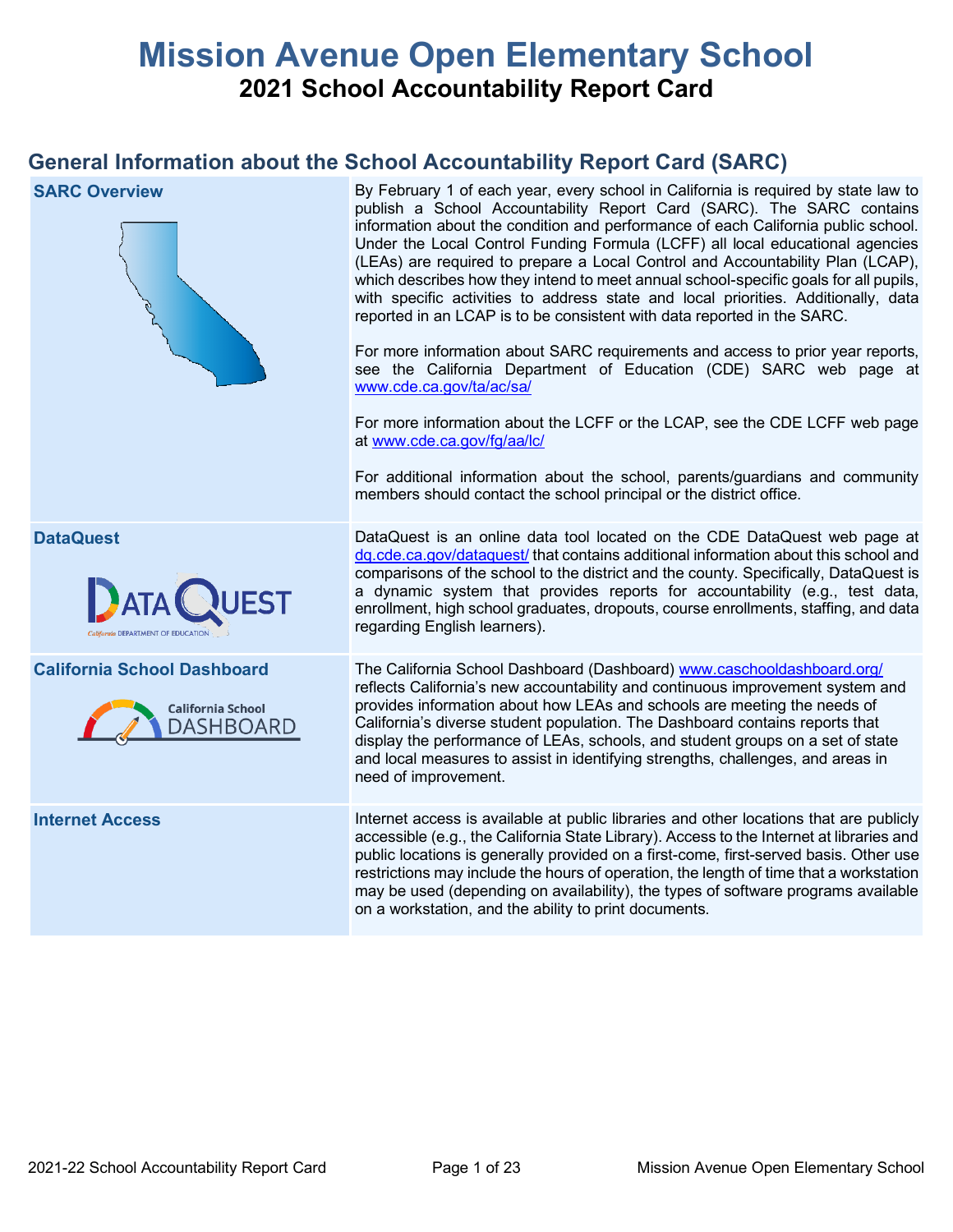#### **2021-22 School Contact Information**

| <b>School Name</b>                                 | Mission Avenue Open Elementary School                        |
|----------------------------------------------------|--------------------------------------------------------------|
| <b>Street</b>                                      | 2925 Mission Avenue                                          |
| City, State, Zip                                   | Carmichael, CA 95608                                         |
| <b>Phone Number</b>                                | $(916) 575 - 2362$                                           |
| <b>Principal</b>                                   | Margaret A. Terzich                                          |
| <b>Email Address</b>                               | margaret.terzich@sanjuan.edu                                 |
| <b>School Website</b>                              | https://www.sanjuan.edu/Mission#calendar80955/20201102/month |
| County-District-School (CDS) Code 34-67447-6034730 |                                                              |

| 2021-22 District Contact Information |                                  |  |  |
|--------------------------------------|----------------------------------|--|--|
| <b>District Name</b>                 | San Juan Unified School District |  |  |
| <b>Phone Number</b>                  | $(916)$ 971-7700                 |  |  |
| <b>Superintendent</b>                | Kent Kern                        |  |  |
| <b>Email Address</b>                 | info@sanjuan.edu                 |  |  |
| <b>District Website Address</b>      | www.sanjuan.edu                  |  |  |

#### **2021-22 School Overview**

#### MISSION STATEMENT

Guiding the discovery of knowledge, Mission Avenue Open School inspires and engages all students to become responsible citizens and creative, confident, critical-thinking problem solvers through student-centered interdisciplinary learning, enhanced by experiential explorations in respectful collaborations within our community.

#### SCHOOL PROFILE

Mission Avenue Open School is an officially-designated alternative school in the San Juan Unified School District.

Mission School is guided by a unified philosophy that provides a high quality, standards-based, and comprehensive elementary school education through experiential learning. This is called the Open Philosophy and is based, in part, on Piaget's developmental learning theory, Dewey's constructivist learning theory, Montessori's use of manipulative materials, and Kohl's thematic, integrated curriculum. In open classrooms, emphasis is placed on individuality and reaching each child's potential. We have found that the best way to provide for this is through the following practices and themes: differentiation of instruction, experiential learning and constructivism, student-centered collaborative classrooms, field education, and parent involvement at all levels of the school program.

We believe applications of technology are critical to teaching and learning at all grade levels. To support this belief, each of our classrooms has access to Chromebooks and an Apple TV set up. All classrooms are WiFi enabled as we recognize that use of the internet is one technological key for students' success and, as such, plays an important role in hands-on learning, daily practical applications, and twenty-first century skills which are so important for each student's future.

To support our belief that participation in the visual and fine arts is a critical component in each child's educational program, Mission School offers band and choir programs, as well as multiple opportunities for all children to perform in grade-level and school-wide performances.

#### PRINCIPAL'S MESSAGE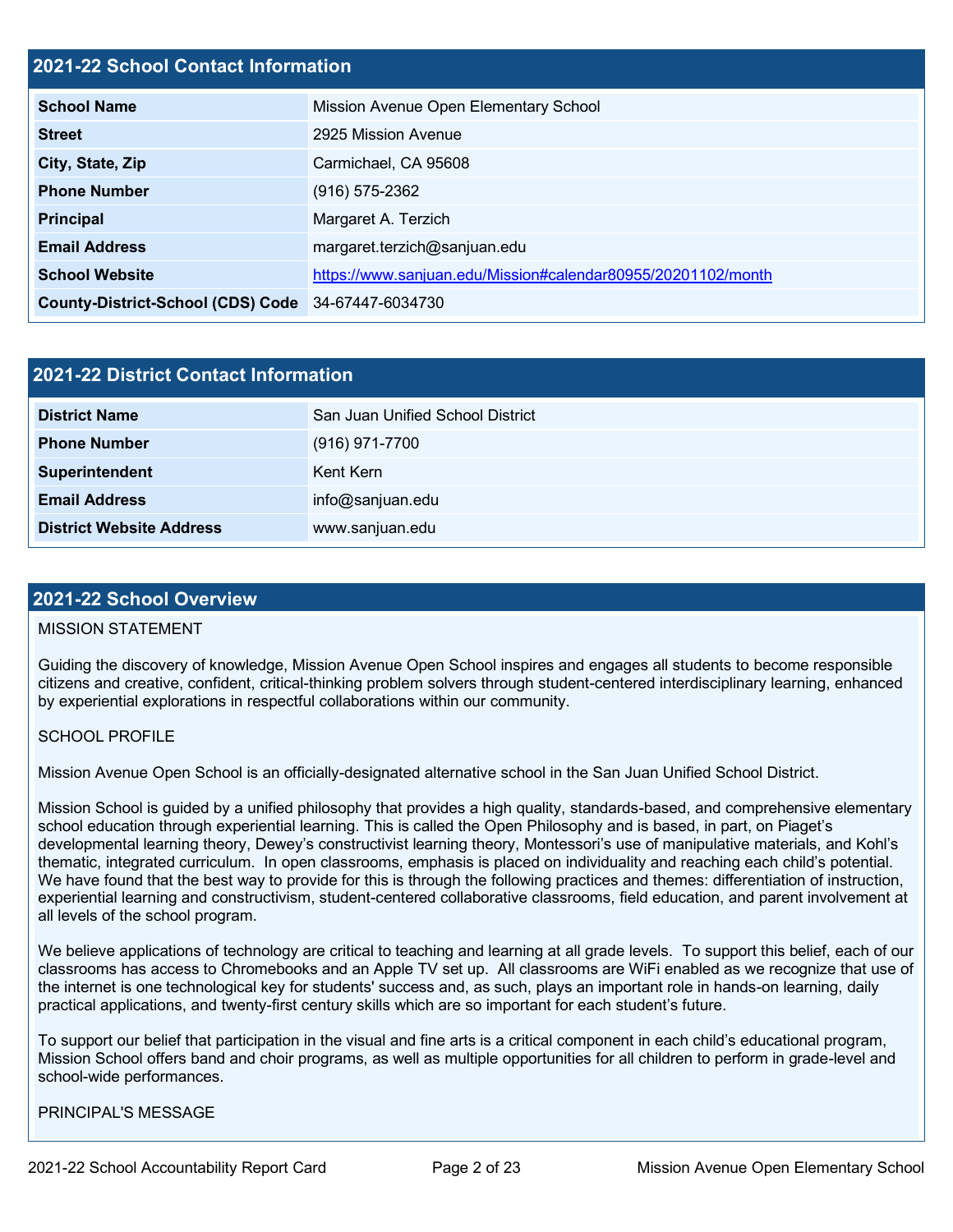#### **2021-22 School Overview**

Children are a gift--each day that we see them engaged in learning alongside us, we recognize and are thankful for that gift! Our philosophy at Mission is much more than a slogan, much more than a sign we hang on the building - our philosophy, our community, and our teaching methods are our PRIORITY, and the success we see is the result.

At Mission Avenue Open School, we are committed to the idea that parents are an integral part of the learning experience, both inside and outside the classroom. Learning is best accomplished when teachers, parents, and students work as a team. Hand in hand, as part of the team, making academic choices, setting goals, and evaluating progress, students become responsible lifelong learners. We continuously encourage parent volunteerism, and those hours extend into our experiential learning activities where children are on single-day and multi-day field trips to take the learning outside of our four walls of the classroom. We call this an "Open Philosophy" and we are committed to it, because we know it works. We believe it is what's best for children. We welcome the participation of all families who embrace this philosophy, who recognize the remarkable, exciting, and distinguished learning community we've created at Mission Avenue Open School.

We are continuing our academic focus on K-2 guided reading and K-6 literacy and math using adopted materials, which support Common Core State Standards (CCSS) and rigorous instruction. We provide meaningful assessments that teach us more about what our students are capable of doing and what they are ready to do next. Staff are highly-skilled at engaging students in critical thinking on lessons, while continuing to guide children through learning experiences that are constructivist at the core.

At Mission Avenue Open School, we thrive by working with our community to engage children in rich learning experiences. We engage children in parent-funded learning experiences that take place outside of the classroom, and we ask children to make meaning of their learning and put it into action. Our philosophy stretches across every aspect of what we do. If you are interested in attending the school site on a regular basis and find that our philosophy is a good match for your child, we encourage you to call or visit our site and learn more. You can also email us at Margaret Terzich, Principal - Margaret.Terzich@sanjuan.edu.

## **About this School**

| 2020-21 Student Enrollment by Grade Level |                           |  |  |  |
|-------------------------------------------|---------------------------|--|--|--|
| <b>Grade Level</b>                        | <b>Number of Students</b> |  |  |  |
| Kindergarten                              | 49                        |  |  |  |
| Grade 1                                   | 49                        |  |  |  |
| Grade 2                                   | 76                        |  |  |  |
| Grade 3                                   | 52                        |  |  |  |
| Grade 4                                   | 53                        |  |  |  |
| Grade 5                                   | 86                        |  |  |  |
| Grade 6                                   | 67                        |  |  |  |
| <b>Total Enrollment</b>                   | 432                       |  |  |  |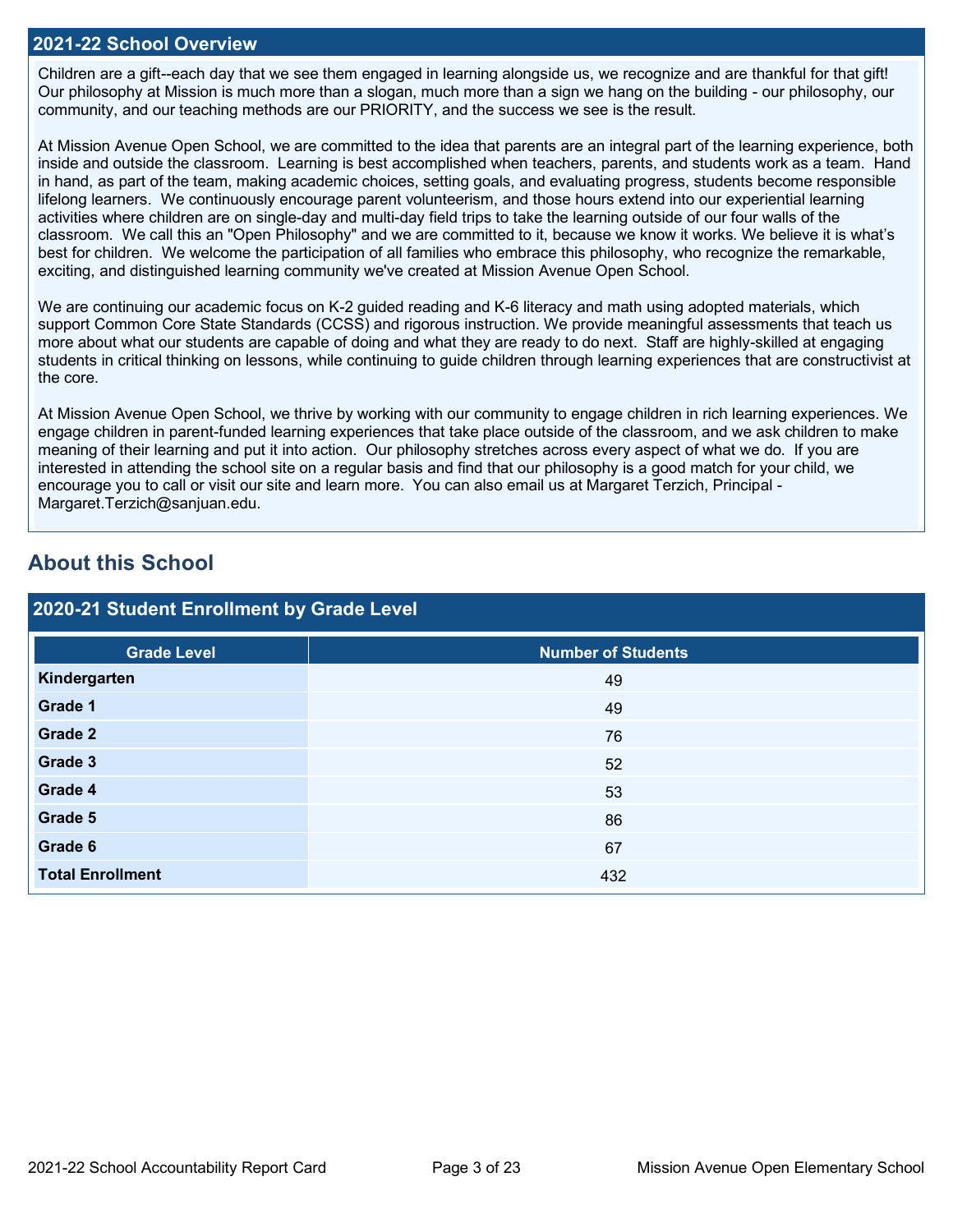#### **2020-21 Student Enrollment by Student Group**

| <b>Student Group</b>                   | <b>Percent of Total Enrollment</b> |
|----------------------------------------|------------------------------------|
| American Indian or Alaska Native       | 0.5                                |
| <b>Asian</b>                           | 6.9                                |
| <b>Black or African American</b>       | 1.9                                |
| <b>Filipino</b>                        | 0.7                                |
| <b>Hispanic or Latino</b>              | 14.6                               |
| <b>Two or More Races</b>               | 9.3                                |
| <b>White</b>                           | 66.2                               |
| <b>English Learners</b>                | 15.3                               |
| <b>Homeless</b>                        | 0.2                                |
| <b>Socioeconomically Disadvantaged</b> | 29.2                               |
| <b>Students with Disabilities</b>      | 10.9                               |

## **A. Conditions of Learning State Priority: Basic**

The SARC provides the following information relevant to the State priority: Basic (Priority 1):

- Degree to which teachers are appropriately assigned and fully credentialed in the subject area and for the pupils they are teaching;
- Pupils have access to standards-aligned instructional materials; and
- School facilities are maintained in good repair

Note: For more information refer to the Updated Teacher Equity Definitions web page at<https://www.cde.ca.gov/pd/ee/teacherequitydefinitions.asp>

#### **2019-20 Teacher Preparation and Placement**

| <b>Authorization/Assignment</b>                                                                 | 2019-20 |
|-------------------------------------------------------------------------------------------------|---------|
| Fully (Preliminary or Clear) Credentialed for Subject and Student Placement (properly assigned) |         |
| <b>Intern Credential Holders Properly Assigned</b>                                              |         |
| Teachers Without Credentials and Misassignments ("ineffective" under ESSA)                      |         |
| Credentialed Teachers Assigned Out-of-Field ("out-of-field" under ESSA)                         |         |
| <b>Unknown</b>                                                                                  |         |
| <b>Total Teaching Positions</b>                                                                 |         |

Note: The data in this table is based on Full Time Equivalent (FTE) status. One FTE equals one staff member working full time; one FTE could also represent two staff members who each work 50 percent of full time. Additionally, an assignment is defined as a position that an educator is assigned to based on setting, subject, and grade level. An authorization is defined as the services that an educator is authorized to provide to students.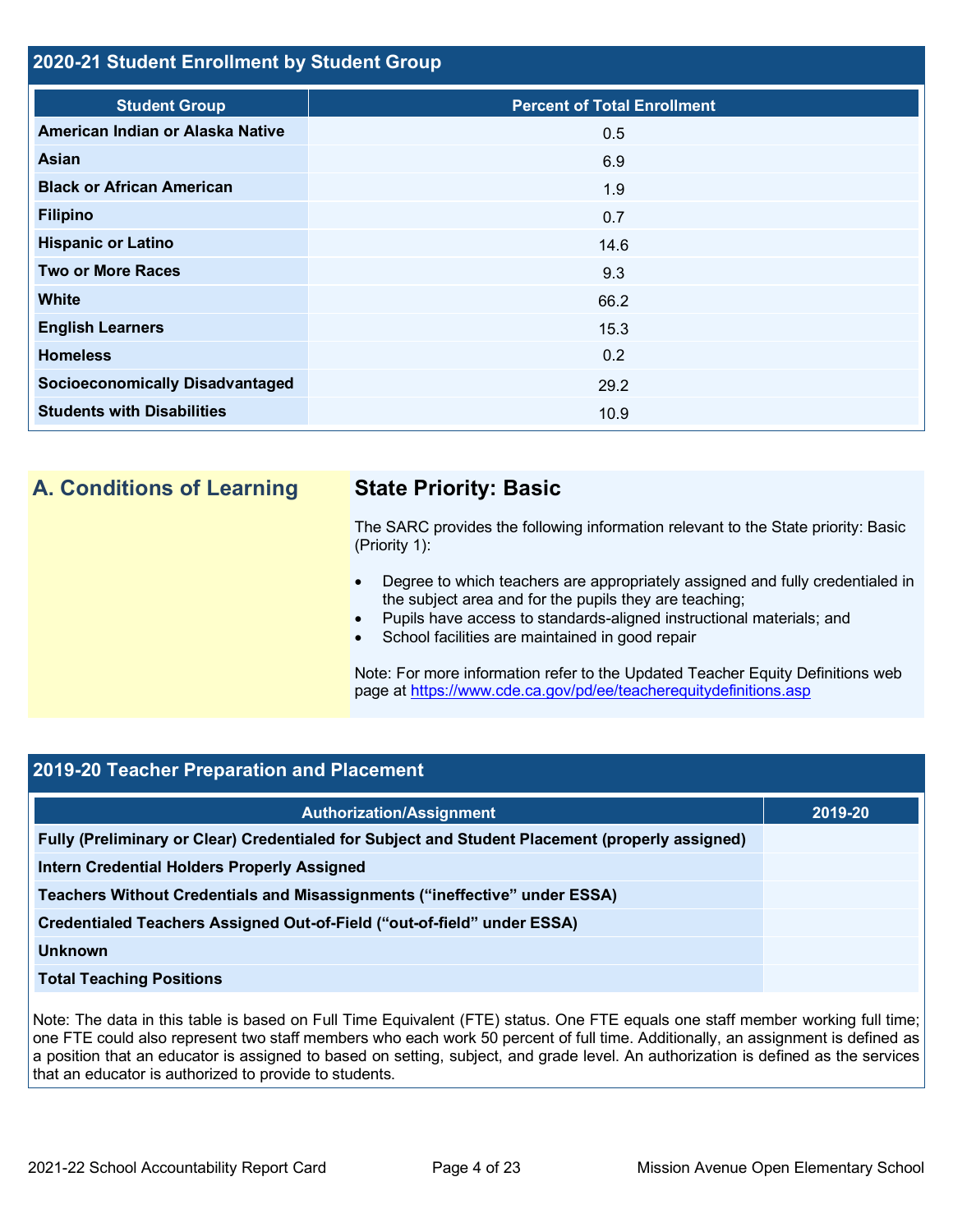#### **2019-20 Teachers Without Credentials and Misassignments (considered "ineffective" under ESSA)**

| <b>Authorization/Assignment</b>                              | 2019-20 |
|--------------------------------------------------------------|---------|
| <b>Permits and Waivers</b>                                   |         |
| <b>Misassignments</b>                                        |         |
| <b>Vacant Positions</b>                                      |         |
| <b>Total Teachers Without Credentials and Misassignments</b> |         |

### **2019-20 Credentialed Teachers Assigned Out-of-Field (considered "out-of-field" under ESSA)**

| <b>Indicator</b>                                              | 2019-20 |
|---------------------------------------------------------------|---------|
| <b>Credentialed Teachers Authorized on a Permit or Waiver</b> |         |
| <b>Local Assignment Options</b>                               |         |
| <b>Total Out-of-Field Teachers</b>                            |         |

| 2019-20 Class Assignments                                                                                                                           |         |  |  |  |
|-----------------------------------------------------------------------------------------------------------------------------------------------------|---------|--|--|--|
| Indicator                                                                                                                                           | 2019-20 |  |  |  |
| <b>Misassignments for English Learners</b><br>(a percentage of all the classes with English learners taught by teachers that are misassigned)       |         |  |  |  |
| No credential, permit or authorization to teach<br>(a percentage of all the classes taught by teachers with no record of an authorization to teach) |         |  |  |  |

#### **2021-22 Quality, Currency, Availability of Textbooks and Other Instructional Materials**

San Juan Unified held a public hearing on September 28, 2021 and determined that each school within the district had sufficient and good quality textbooks, instructional materials, or science lab equipment pursuant to the settlement of Williams vs. the State of California. All students, including English learners, are given their own individual standards-aligned textbooks or instructional materials, or both, in core subjects for use in the classroom and to take home. Textbooks and supplementary materials are adopted according to a cycle developed by the California Department of Education, making the textbooks used in the school the most current available. Materials approved for use by the State are reviewed by all teachers and a recommendation is made to the School Board by a selection committee composed of teachers and administrators. All recommended materials are available for parent examination at the district office prior to adoption. The table displays information collected in September 2021 about the quality, currency, and availability of the standards-aligned textbooks and other instructional materials used at the school. If you would like more information on the textbooks and instructional materials please visit our website:<http://www.sanjuan.edu/Page/23485> In July 2009, EC Section 60200.7. The State Board of Education has adopted frameworks for ELA/ELD, Math, Science and Social Sciences, and has identified an approved list of instructional materials available for adoption. For more information regarding San Juan's textbook adoption schedule, please visit our website:

<http://www.sanjuan.edu/cms/lib8/CA01902727/Centricity/Domain/140/Textbook%20Piloting%20adoption%20Schedule.pdf.>

#### **Year and month in which the data were collected September, 2021** September, 2021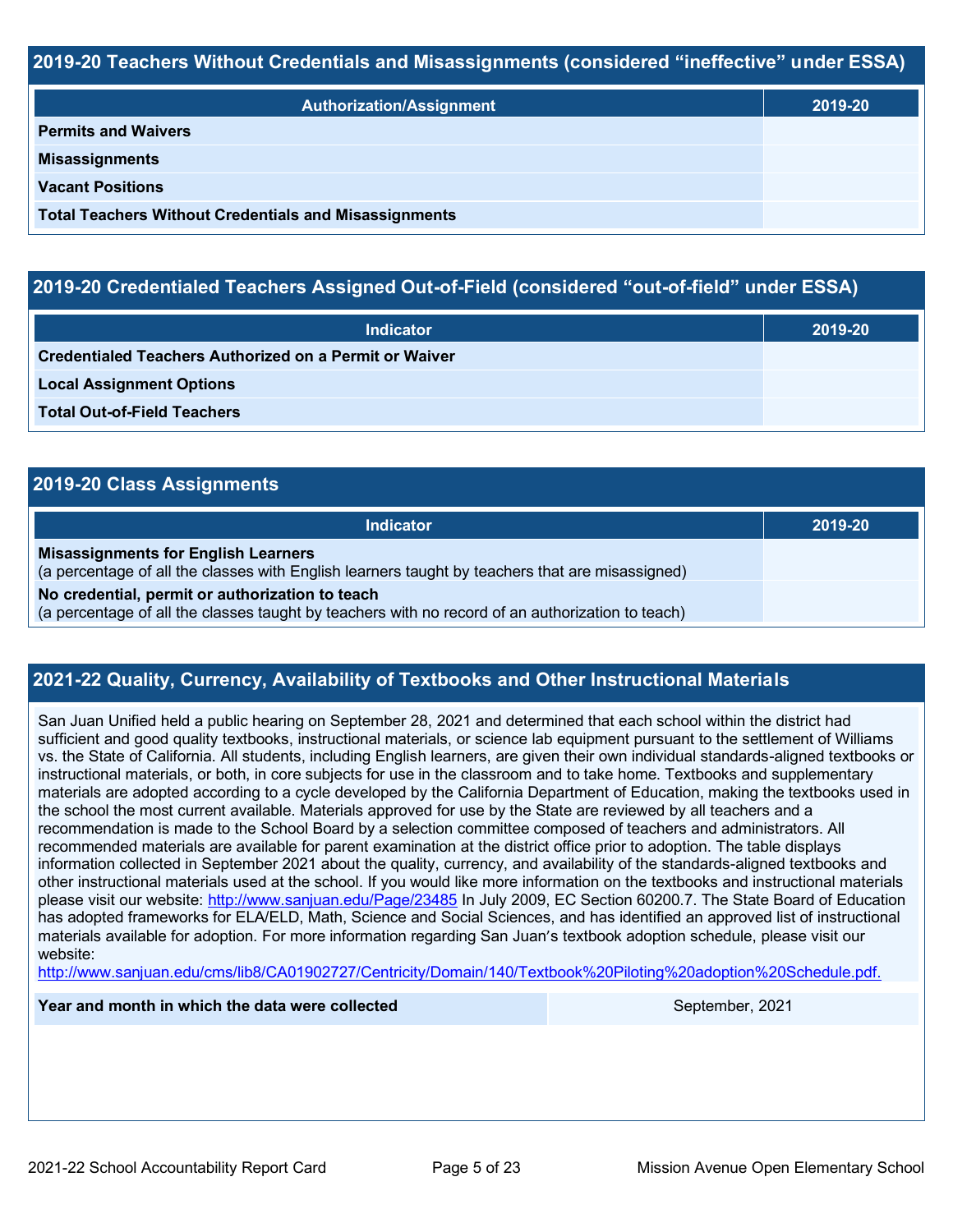| <b>Subject</b>                                         | Textbooks and Other Instructional Materials/year of<br><b>Adoption</b>                                                                                        | <b>From</b><br><b>Most</b><br><b>Recent</b><br><b>Adoption</b> | <b>Percent</b><br><b>Students</b><br><b>Lacking Own</b><br><b>Assigned</b><br>Copy |
|--------------------------------------------------------|---------------------------------------------------------------------------------------------------------------------------------------------------------------|----------------------------------------------------------------|------------------------------------------------------------------------------------|
| <b>Reading/Language Arts</b>                           | 2017: Benchmark-Advance<br>2017: Amplify ELA/ELD Grade 6                                                                                                      | <b>Yes</b>                                                     | 0.0                                                                                |
| <b>Mathematics</b>                                     | 2015: Pearson - Envision Math<br>2015: Houghton Mifflin Harcourt, Go Math                                                                                     | Yes                                                            | 0.0                                                                                |
| <b>Science</b>                                         | 2020: Twig Science                                                                                                                                            | <b>Yes</b>                                                     | 0.0                                                                                |
| <b>History-Social Science</b>                          | 2019: Studies Weekly - California Studies Weekly<br>2019: McGraw-Hill - Impact California Social Studies-World<br>History and Geography-Ancient Civilizations | <b>Yes</b>                                                     | 0.0                                                                                |
| <b>Foreign Language</b>                                |                                                                                                                                                               |                                                                |                                                                                    |
| <b>Health</b>                                          |                                                                                                                                                               |                                                                |                                                                                    |
| <b>Visual and Performing Arts</b>                      |                                                                                                                                                               |                                                                |                                                                                    |
| <b>Science Laboratory Equipment</b><br>$(grades 9-12)$ |                                                                                                                                                               |                                                                | $0.00\%$                                                                           |

#### **School Facility Conditions and Planned Improvements**

Mission Avenue Elementary School was modernized during 1995. A heating and air-conditioning upgrade was added during the summer of 2000. The modernization scope included roof/repair or replacement, interior, and exterior painting, new lighting, selected window system replacement, energy management system for the HVAC, new doors with handicapped accessible hardware, restroom restoration, electrical infrastructure upgrade to provide for internet, cable, telephone, throughout the school. Currently, there is sufficient space to house the student population. There is a site custodial staff that cleans the building, along with district support for major/minor repairs. The district provides gardening and landscape services on a regular schedule. Regular fire/emergency drills are held, and badges are required for all visitors and personnel. Field repair, driveway resurfacing, and irrigation system retrofit continue to be a concern. The entire school was carpeted in 2003. Exterior painting of all facilities under Deferred Maintenance during Summer 2007. The area known as the "dust bowl" was irrigated and hydroseeded during Summer 2010.

The Board of Education and the Superintendent's policy is to ensure that all students are provided with a safe and wellmaintained learning environment. The board approved resolutions in 1998 and 2002 to adequately fund maintenance activities and preserve the repairs and improvements funded by two facility bond measures. The school buildings, classrooms and grounds are safe, clean and functional. An inspection of the facility was conducted in October 2020 and determined that there were no unsafe conditions that required emergency repairs. District maintenance staff ensures that the repairs necessary to keep the school in good repair and working order are completed in a timely manner. A computer automated work order process is used to ensure efficient service and that emergency repairs and health and safety repairs are given the highest priority. The Board of Education has adopted cleaning standards and custodial staffing requirements for all schools in the district. This school meets the Board's standards for custodial staffing and cleanliness. The school's custodians are trained in the proper use of cleaning chemicals and Integrated Pest Management techniques. They are managed day to day by the Principal with assistance from the district's maintenance department. The district participates in the State School Deferred Maintenance Program, with funding allocated for major repair or replacement of existing school building components. Typically, this includes roofing, plumbing, heating, air conditioning, electrical systems, interior or exterior painting, and floor systems. Annually the district budgets \$2 million dollars for deferred maintenance activities.

#### **Year and month of the most recent FIT report** 10/11/2021 10/11/2021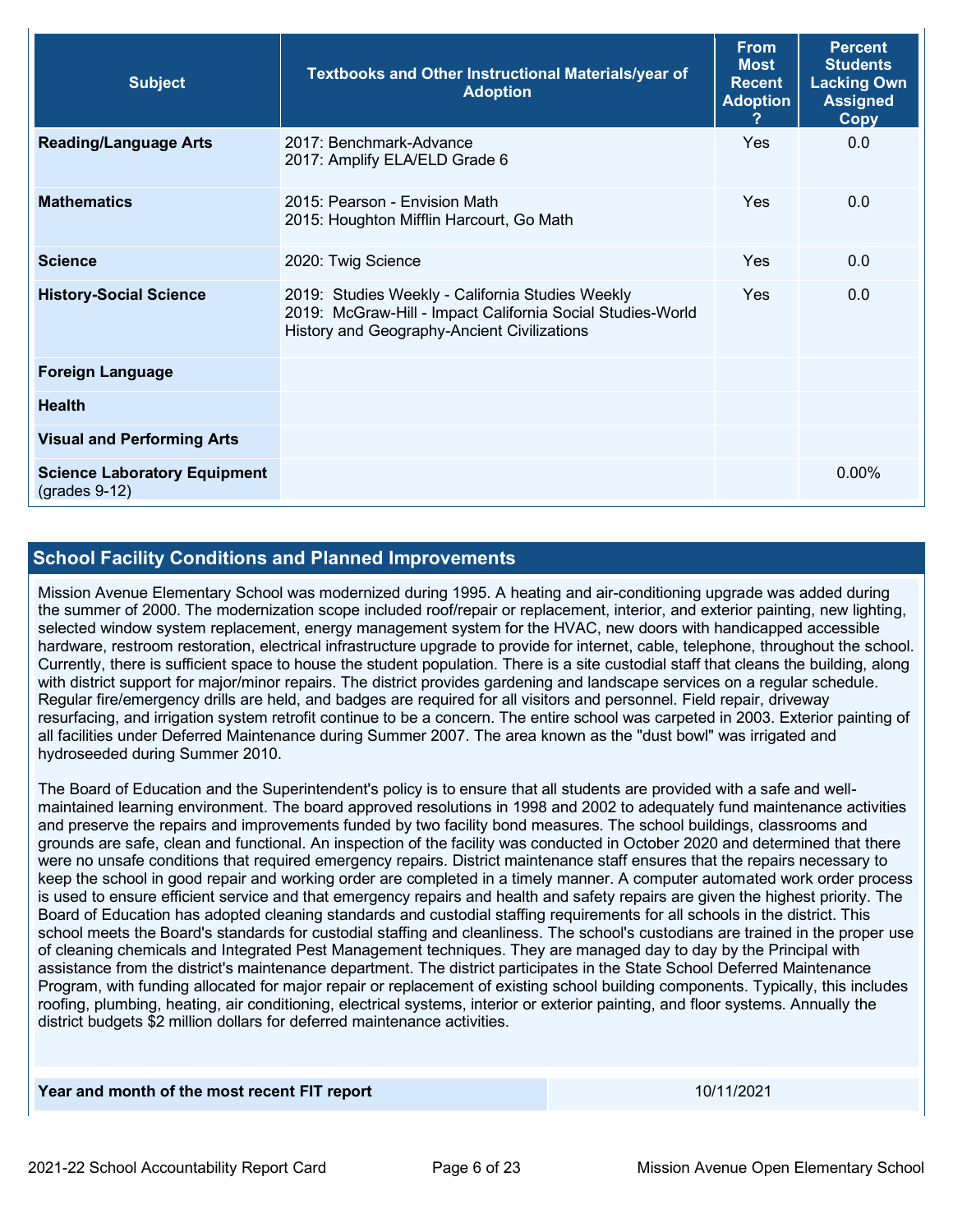| <b>School Facility Conditions and Planned Improvements</b>             |                           |              |              |                                                  |  |  |
|------------------------------------------------------------------------|---------------------------|--------------|--------------|--------------------------------------------------|--|--|
| <b>System Inspected</b>                                                | Rate<br>Good <sub>2</sub> | Rate<br>Fair | Rate<br>Poor | <b>Repair Needed and Action Taken or Planned</b> |  |  |
| <b>Systems:</b><br>Gas Leaks, Mechanical/HVAC, Sewer                   | X                         |              |              |                                                  |  |  |
| Interior:<br>Interior Surfaces                                         | $\times$                  |              |              |                                                  |  |  |
| <b>Cleanliness:</b><br>Overall Cleanliness, Pest/Vermin Infestation    | X                         |              |              |                                                  |  |  |
| <b>Electrical</b>                                                      | $\times$                  |              |              |                                                  |  |  |
| <b>Restrooms/Fountains:</b><br>Restrooms, Sinks/ Fountains             | $\times$                  |              |              |                                                  |  |  |
| Safety:<br>Fire Safety, Hazardous Materials                            | $\times$                  |              |              |                                                  |  |  |
| Structural:<br>Structural Damage, Roofs                                | $\times$                  |              |              |                                                  |  |  |
| External:<br>Playground/School Grounds, Windows/<br>Doors/Gates/Fences | $\times$                  |              |              |                                                  |  |  |

| <b>Overall Facility Rate</b> |      |      |      |
|------------------------------|------|------|------|
| <b>Exemplary</b>             | Good | Fair | Poor |
|                              |      |      |      |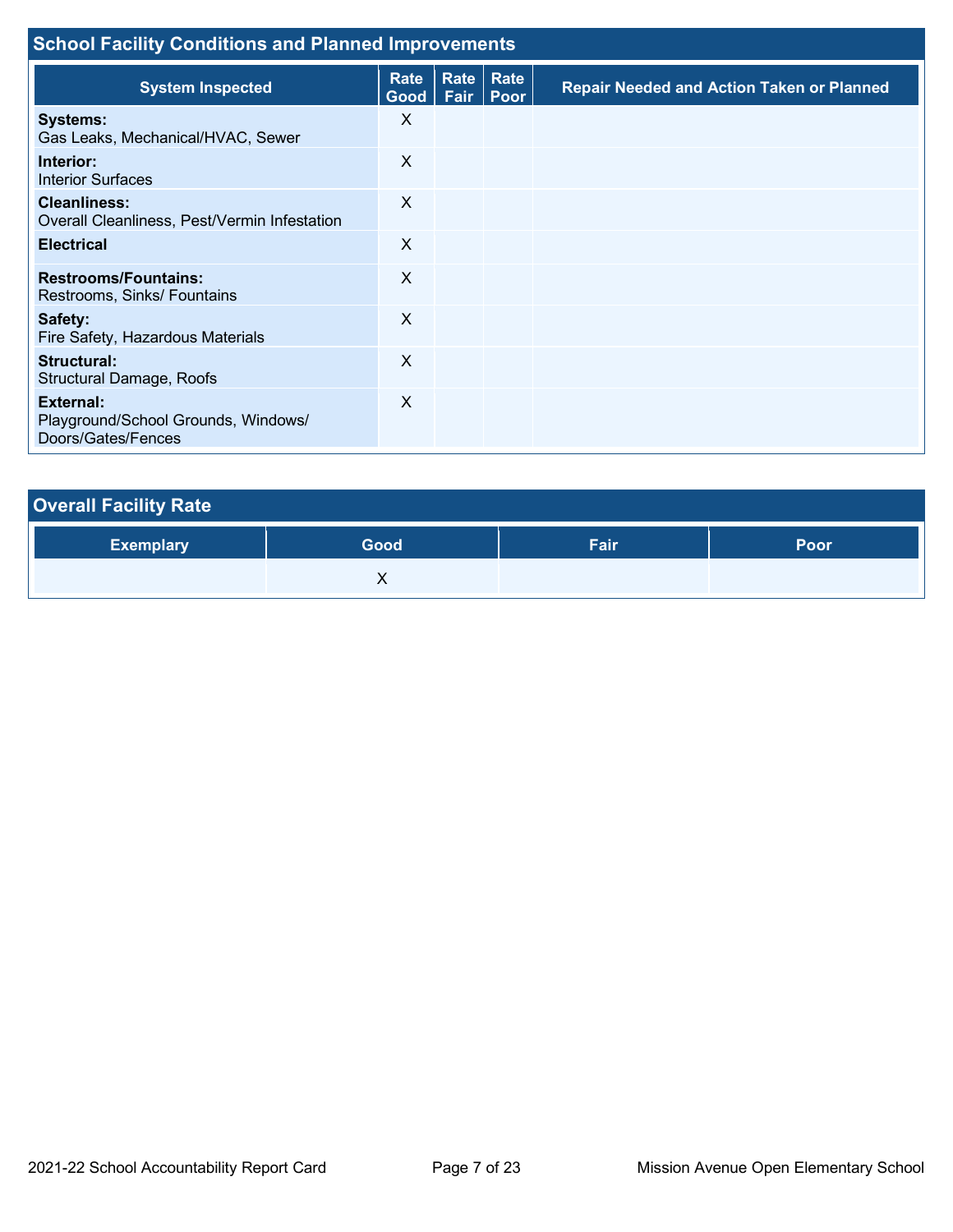## **B. Pupil Outcomes State Priority: Pupil Achievement**

The SARC provides the following information relevant to the State priority: Pupil Achievement (Priority 4):

#### **Statewide Assessments**

(i.e., California Assessment of Student Performance and Progress [CAASPP] System includes the Smarter Balanced Summative Assessments for students in the general education population and the California Alternate Assessments [CAAs] for English language arts/literacy [ELA] and mathematics given in grades three through eight and grade eleven. Only eligible students may participate in the administration of the CAAs. CAAs items are aligned with alternate achievement standards, which are linked with the Common Core State Standards [CCSS] for students with the most significant cognitive disabilities).

The CAASPP System encompasses the following assessments and student participation requirements:

- 1. **Smarter Balanced Summative Assessments and CAAs for ELA** in grades three through eight and grade eleven.
- 2. **Smarter Balanced Summative Assessments and CAAs for mathematics** in grades three through eight and grade eleven.
- 3. **California Science Test (CAST) and CAAs for Science** in grades five, eight, and once in high school (i.e., grade ten, eleven, or twelve).

#### **SARC Reporting in the 2020-2021 School Year Only**

Where the most viable option, LEAs were required to administer the statewide summative assessment in ELA and mathematics. Where a statewide summative assessment was not the most viable option for the LEA (or for one or more gradelevel[s] within the LEA) due to the pandemic, LEAs were allowed to report results from a different assessment that met the criteria established by the State Board of Education (SBE) on March 16, 2021. The assessments were required to be:

- Aligned with CA CCSS for ELA and mathematics;
- Available to students in grades 3 through 8, and grade 11; and
- Uniformly administered across a grade, grade span, school, or district to all eligible students.

#### **Options**

Note that the CAAs could only be administered in-person following health and safety requirements. If it was not viable for the LEA to administer the CAAs in person with health and safety guidelines in place, the LEA was directed to not administer the tests. There were no other assessment options available for the CAAs. Schools administered the Smarter Balanced Summative Assessments for ELA and mathematics, other assessments that meet the SBE criteria, or a combination of both, and they could only choose one of the following:

- Smarter Balanced ELA and mathematics summative assessments;
- Other assessments meeting the SBE criteria; or
- Combination of Smarter Balanced ELA and mathematics summative assessments and other assessments.

The percentage of students who have successfully completed courses that satisfy the requirements for entrance to the University of California and the California State University, or career technical education sequences or programs of study.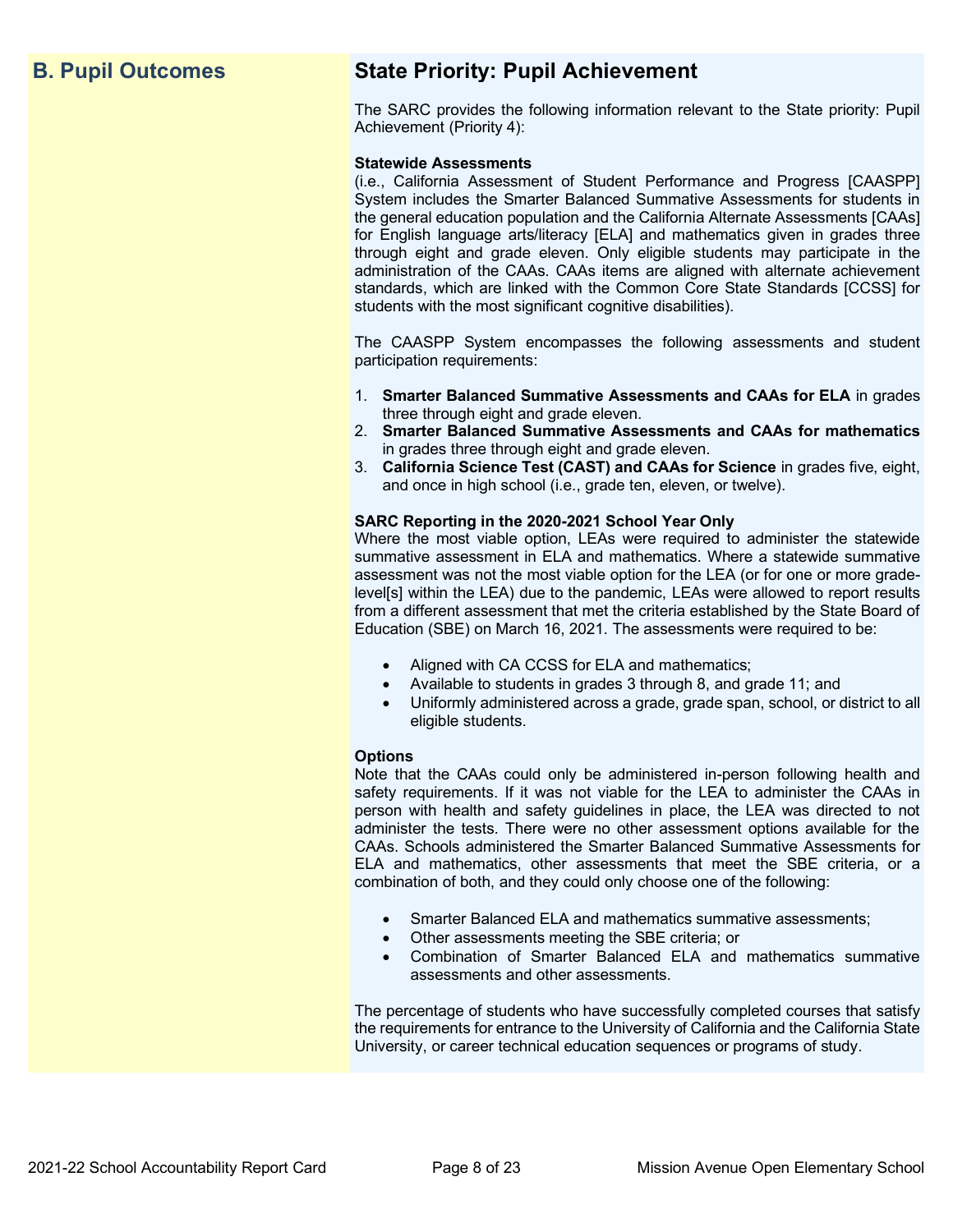#### **Percentage of Students Meeting or Exceeding the State Standard on CAASPP**

This table displays CAASPP test results in ELA and mathematics for all students grades three through eight and grade eleven taking and completing a state-administered assessment.

The 2019-2020 data cells with N/A values indicate that the 2019-2020 data are not available due to the COVID-19 pandemic and resulting summative test suspension. The Executive Order N-30-20 was issued which waived the assessment, accountability, and reporting requirements for the 2019-2020 school year.

The 2020-2021 data cells have N/A values because these data are not comparable to other year data due to the COVID-19 pandemic during the 2020-2021 school year. Where the CAASPP assessments in ELA and/or mathematics is not the most viable option, the LEAs were allowed to administer local assessments. Therefore, the 2020-2021 data between school years for the school, district, state are not an accurate comparison. As such, it is inappropriate to compare results of the 2020-2021 school year to other school years.

| <b>Subject</b>                                                 | <b>School</b><br>2019-20 | <b>School</b><br>2020-21 | <b>District</b><br>2019-20 | <b>District</b><br>2020-21 | <b>State</b><br>2019-20 | <b>State</b><br>2020-21 |
|----------------------------------------------------------------|--------------------------|--------------------------|----------------------------|----------------------------|-------------------------|-------------------------|
| <b>English Language Arts/Literacy</b><br>$(grades 3-8 and 11)$ | N/A                      | N/A                      | N/A                        | N/A                        | N/A                     | N/A                     |
| <b>Mathematics</b><br>$(grades 3-8 and 11)$                    | N/A                      | N/A                      | N/A                        | N/A                        | N/A                     | N/A                     |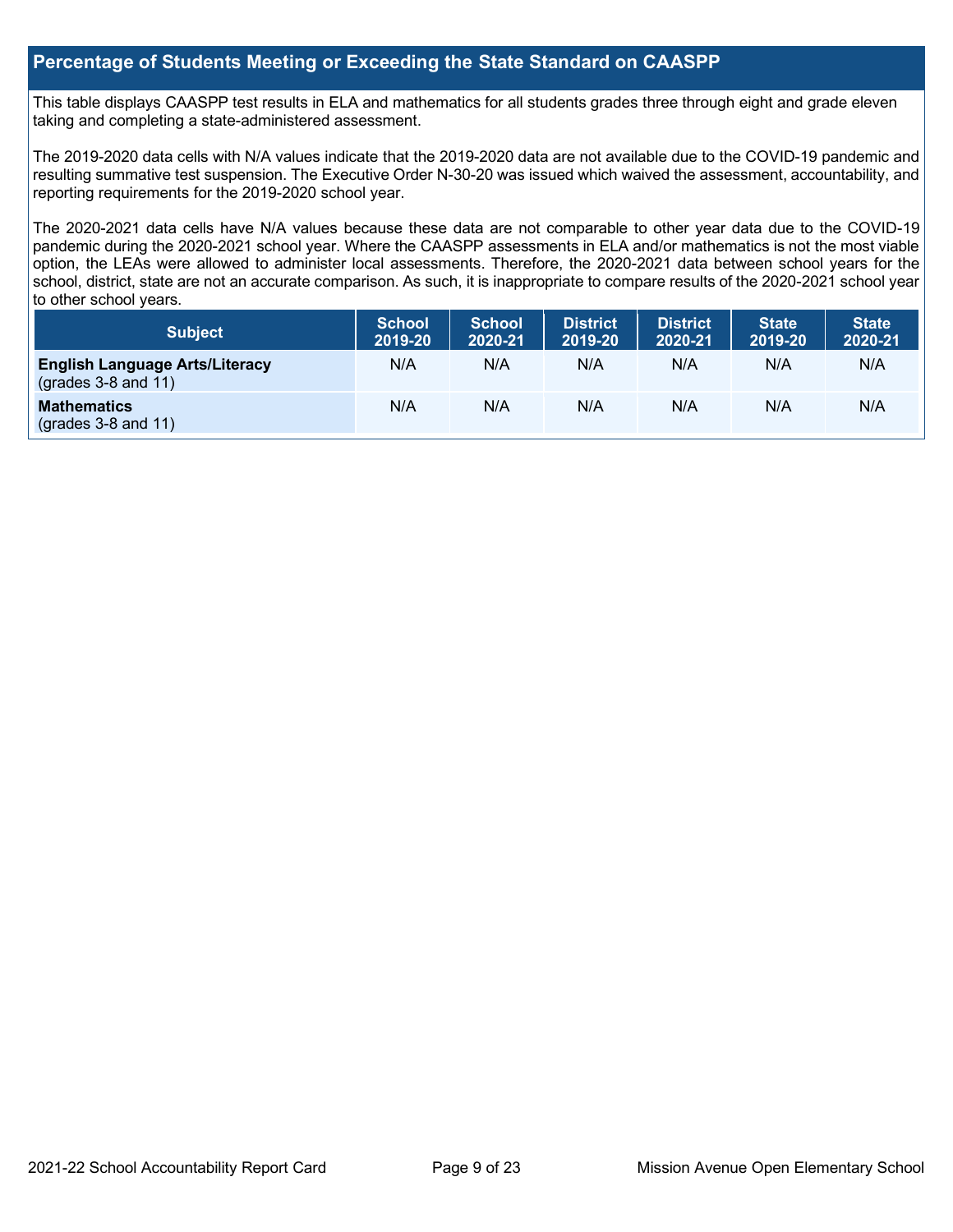### **2020-21 CAASPP Test Results in ELA by Student Group**

This table displays CAASPP test results in ELA by student group for students grades three through eight and grade eleven taking and completing a state-administered assessment. The CDE will populate this table for schools in cases where the school administered the CAASPP assessment. In cases where the school administered a local assessment instead of CAASPP, the CDE will populate this table with "NT" values, meaning this school did not test students using the CAASPP. See the local assessment(s) table for more information.

| <b>CAASPP</b><br><b>Student Groups</b>               | <b>CAASPP</b><br><b>Total</b><br><b>Enrollment</b> | <b>CAASPP</b><br><b>Number</b><br><b>Tested</b> | <b>CAASPP</b><br><b>Percent</b><br><b>Tested</b> | <b>CAASPP</b><br><b>Percent</b><br><b>Not Tested</b> | <b>CAASPP</b><br><b>Percent</b><br><b>Met or</b><br><b>Exceeded</b> |
|------------------------------------------------------|----------------------------------------------------|-------------------------------------------------|--------------------------------------------------|------------------------------------------------------|---------------------------------------------------------------------|
| <b>All Students</b>                                  | 255                                                | <b>NT</b>                                       | <b>NT</b>                                        | <b>NT</b>                                            | <b>NT</b>                                                           |
| <b>Female</b>                                        | 137                                                | <b>NT</b>                                       | <b>NT</b>                                        | <b>NT</b>                                            | <b>NT</b>                                                           |
| <b>Male</b>                                          | 118                                                | <b>NT</b>                                       | <b>NT</b>                                        | <b>NT</b>                                            | <b>NT</b>                                                           |
| American Indian or Alaska Native                     | $\overline{\phantom{a}}$                           | <b>NT</b>                                       | <b>NT</b>                                        | <b>NT</b>                                            | <b>NT</b>                                                           |
| <b>Asian</b>                                         | 16                                                 | <b>NT</b>                                       | <b>NT</b>                                        | <b>NT</b>                                            | <b>NT</b>                                                           |
| <b>Black or African American</b>                     | $\overline{\phantom{a}}$                           | <b>NT</b>                                       | <b>NT</b>                                        | <b>NT</b>                                            | <b>NT</b>                                                           |
| <b>Filipino</b>                                      | --                                                 | <b>NT</b>                                       | <b>NT</b>                                        | <b>NT</b>                                            | <b>NT</b>                                                           |
| <b>Hispanic or Latino</b>                            | 39                                                 | <b>NT</b>                                       | <b>NT</b>                                        | <b>NT</b>                                            | <b>NT</b>                                                           |
| Native Hawaiian or Pacific Islander                  | $\mathbf{0}$                                       | $\mathbf 0$                                     | $\mathbf 0$                                      | $\overline{0}$                                       | $\mathbf 0$                                                         |
| <b>Two or More Races</b>                             | 18                                                 | <b>NT</b>                                       | <b>NT</b>                                        | <b>NT</b>                                            | <b>NT</b>                                                           |
| <b>White</b>                                         | 172                                                | <b>NT</b>                                       | <b>NT</b>                                        | <b>NT</b>                                            | <b>NT</b>                                                           |
| <b>English Learners</b>                              | 29                                                 | <b>NT</b>                                       | <b>NT</b>                                        | <b>NT</b>                                            | <b>NT</b>                                                           |
| <b>Foster Youth</b>                                  | $\mathbf{0}$                                       | $\mathbf 0$                                     | $\mathbf{0}$                                     | $\mathbf 0$                                          | $\mathbf{0}$                                                        |
| <b>Homeless</b>                                      | $\overline{\phantom{a}}$                           | <b>NT</b>                                       | <b>NT</b>                                        | <b>NT</b>                                            | <b>NT</b>                                                           |
| <b>Military</b>                                      | $\mathbf 0$                                        | $\mathbf 0$                                     | $\mathbf 0$                                      | $\mathbf 0$                                          | $\mathbf 0$                                                         |
| <b>Socioeconomically Disadvantaged</b>               | 81                                                 | <b>NT</b>                                       | <b>NT</b>                                        | <b>NT</b>                                            | <b>NT</b>                                                           |
| <b>Students Receiving Migrant Education Services</b> | $\mathbf{0}$                                       | $\mathbf 0$                                     | $\mathbf{0}$                                     | $\mathbf 0$                                          | $\mathbf 0$                                                         |
| <b>Students with Disabilities</b>                    | 37                                                 | <b>NT</b>                                       | <b>NT</b>                                        | <b>NT</b>                                            | <b>NT</b>                                                           |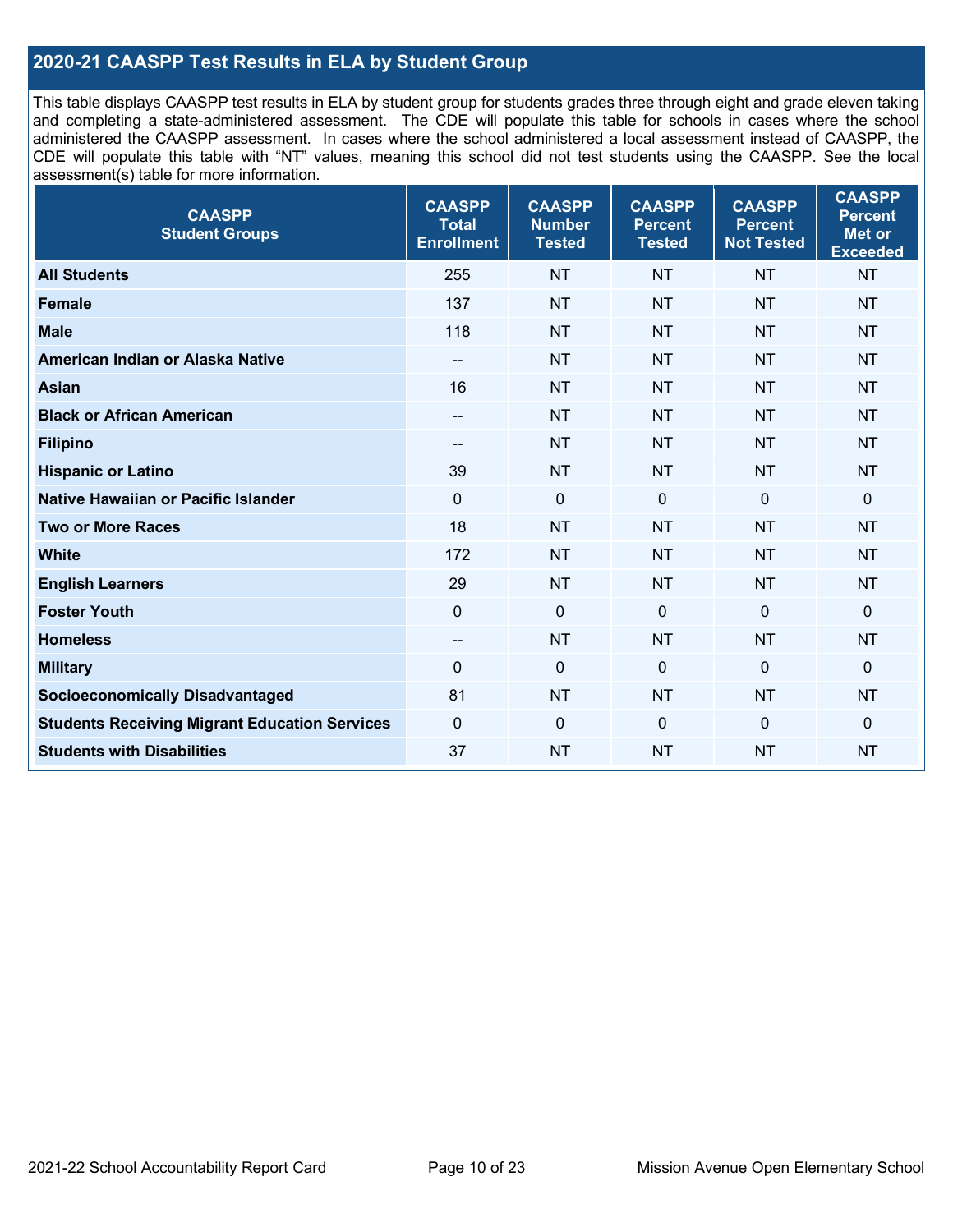### **2020-21 CAASPP Test Results in Math by Student Group**

This table displays CAASPP test results in Math by student group for students grades three through eight and grade eleven taking and completing a state-administered assessment. The CDE will populate this table for schools in cases where the school administered the CAASPP assessment. In cases where the school administered a local assessment instead of CAASPP, the CDE will populate this table with "NT" values, meaning this school did not test students using the CAASPP. See the local assessment(s) table for more information.

| <b>CAASPP</b><br><b>Student Groups</b>               | <b>CAASPP</b><br><b>Total</b><br><b>Enrollment</b> | <b>CAASPP</b><br><b>Number</b><br><b>Tested</b> | <b>CAASPP</b><br><b>Percent</b><br><b>Tested</b> | <b>CAASPP</b><br><b>Percent</b><br><b>Not Tested</b> | <b>CAASPP</b><br><b>Percent</b><br><b>Met or</b><br><b>Exceeded</b> |
|------------------------------------------------------|----------------------------------------------------|-------------------------------------------------|--------------------------------------------------|------------------------------------------------------|---------------------------------------------------------------------|
| <b>All Students</b>                                  | 255                                                | <b>NT</b>                                       | <b>NT</b>                                        | <b>NT</b>                                            | <b>NT</b>                                                           |
| <b>Female</b>                                        | 137                                                | <b>NT</b>                                       | <b>NT</b>                                        | <b>NT</b>                                            | <b>NT</b>                                                           |
| <b>Male</b>                                          | 118                                                | <b>NT</b>                                       | <b>NT</b>                                        | <b>NT</b>                                            | <b>NT</b>                                                           |
| American Indian or Alaska Native                     | $\hspace{0.05cm}$                                  | <b>NT</b>                                       | <b>NT</b>                                        | <b>NT</b>                                            | <b>NT</b>                                                           |
| <b>Asian</b>                                         | 16                                                 | <b>NT</b>                                       | <b>NT</b>                                        | <b>NT</b>                                            | <b>NT</b>                                                           |
| <b>Black or African American</b>                     | $\hspace{0.05cm}$                                  | <b>NT</b>                                       | <b>NT</b>                                        | <b>NT</b>                                            | <b>NT</b>                                                           |
| <b>Filipino</b>                                      | --                                                 | <b>NT</b>                                       | <b>NT</b>                                        | <b>NT</b>                                            | <b>NT</b>                                                           |
| <b>Hispanic or Latino</b>                            | 39                                                 | <b>NT</b>                                       | <b>NT</b>                                        | <b>NT</b>                                            | <b>NT</b>                                                           |
| Native Hawaiian or Pacific Islander                  | $\mathbf{0}$                                       | $\mathbf 0$                                     | $\mathbf{0}$                                     | $\Omega$                                             | $\mathbf 0$                                                         |
| <b>Two or More Races</b>                             | 18                                                 | <b>NT</b>                                       | <b>NT</b>                                        | <b>NT</b>                                            | <b>NT</b>                                                           |
| <b>White</b>                                         | 172                                                | <b>NT</b>                                       | <b>NT</b>                                        | <b>NT</b>                                            | <b>NT</b>                                                           |
| <b>English Learners</b>                              | 29                                                 | <b>NT</b>                                       | <b>NT</b>                                        | <b>NT</b>                                            | <b>NT</b>                                                           |
| <b>Foster Youth</b>                                  | $\mathbf 0$                                        | $\mathbf 0$                                     | $\mathbf{0}$                                     | $\Omega$                                             | $\mathbf 0$                                                         |
| <b>Homeless</b>                                      | $\overline{\phantom{m}}$                           | <b>NT</b>                                       | <b>NT</b>                                        | <b>NT</b>                                            | <b>NT</b>                                                           |
| <b>Military</b>                                      | $\mathbf 0$                                        | $\mathbf 0$                                     | $\mathbf 0$                                      | $\overline{0}$                                       | $\mathbf 0$                                                         |
| <b>Socioeconomically Disadvantaged</b>               | 81                                                 | <b>NT</b>                                       | <b>NT</b>                                        | <b>NT</b>                                            | <b>NT</b>                                                           |
| <b>Students Receiving Migrant Education Services</b> | $\mathbf 0$                                        | $\mathbf 0$                                     | $\mathbf{0}$                                     | $\Omega$                                             | $\mathbf 0$                                                         |
| <b>Students with Disabilities</b>                    | 37                                                 | <b>NT</b>                                       | <b>NT</b>                                        | <b>NT</b>                                            | <b>NT</b>                                                           |

#### **2020-21 Local Assessment Test Results in ELA by Student Group**

This table displays Local Assessment test results in ELA by student group for students grades three through eight and grade eleven. LEAs/schools will populate this table for schools in cases where the school administered a local assessment. In cases where the school administered the CAASPP assessment, LEAs/schools will populate this table with "N/A" values in all cells, meaning this table is Not Applicable for this school.

| <b>All Students</b>              | 255                      | 254 | 99.61%        | 0.39%         | 64.96% |
|----------------------------------|--------------------------|-----|---------------|---------------|--------|
| Female                           | 136                      | 136 | 100.00%       | $0.00\%$      | 71.32% |
| <b>Male</b>                      | 119                      | 118 | 99.16%        | 0.84%         | 57.63% |
| American Indian or Alaska Native | $\overline{\phantom{m}}$ | --  | $- -$         | $- -$         | --     |
| Asian                            | 16                       | 16  | 100.00%       | $0.00\%$      | 31.25% |
| <b>Black or African American</b> | $- -$                    | --  | $\sim$ $\sim$ | $\sim$ $\sim$ | $- -$  |
| <b>Filipino</b>                  | $\overline{\phantom{m}}$ | --  | --            | $- -$         | --     |
| <b>Hispanic or Latino</b>        | 40                       | 39  | 97.50%        | 2.50%         | 69.23% |

2021-22 School Accountability Report Card Page 11 of 23 Mission Avenue Open Elementary School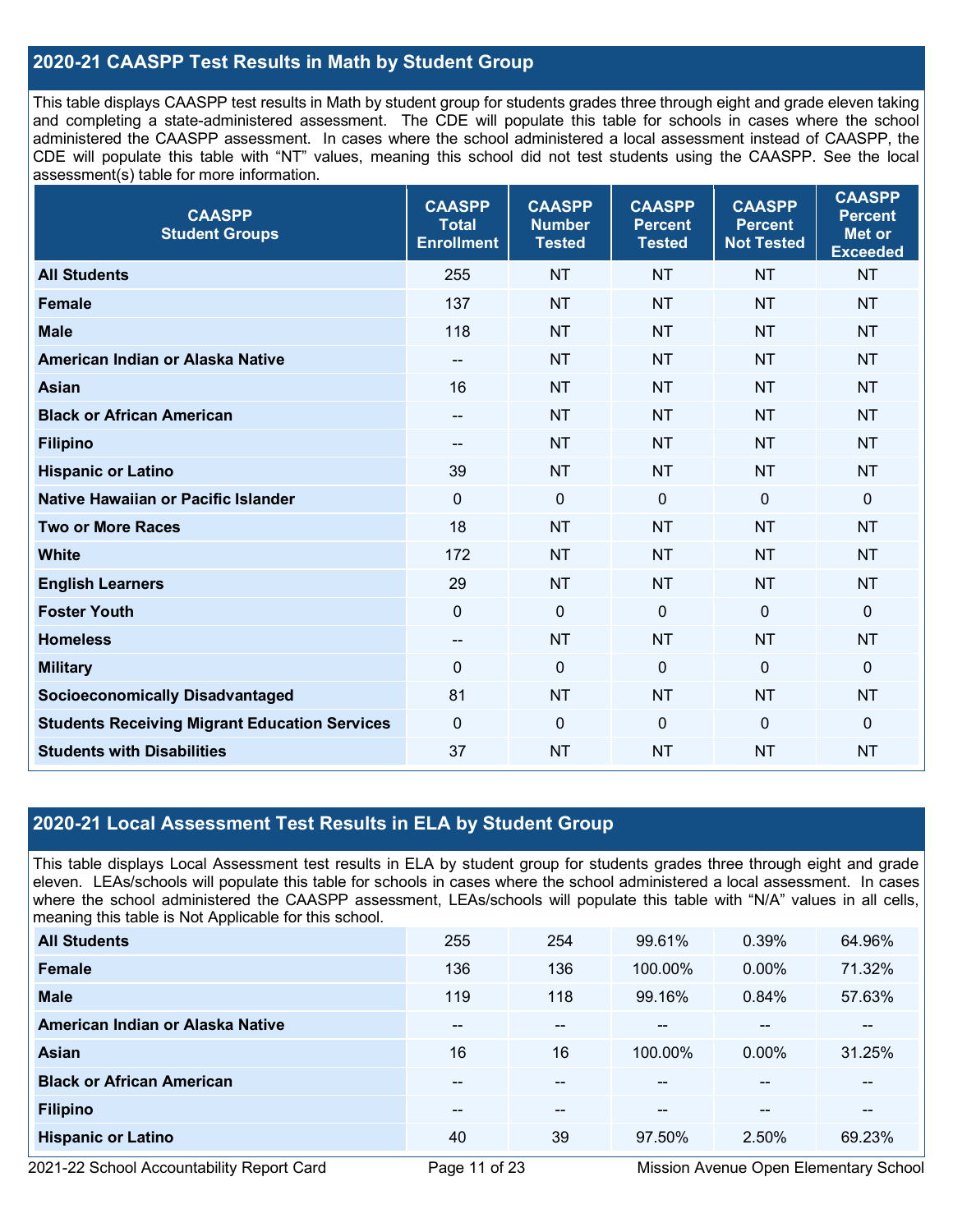| Native Hawaiian or Pacific Islander                                                        | --  | $\overline{\phantom{m}}$ |               | --       |                          |
|--------------------------------------------------------------------------------------------|-----|--------------------------|---------------|----------|--------------------------|
| <b>Two or More Races</b>                                                                   | 18  | 18                       | 100.00%       | $0.00\%$ | 66.67%                   |
| <b>White</b>                                                                               | 171 | 171                      | 100.00%       | $0.00\%$ | 68.42%                   |
| <b>English Learners</b>                                                                    | 26  | 25                       | 96.15%        | 3.85%    | 24.00%                   |
| <b>Foster Youth</b>                                                                        |     | $\overline{\phantom{m}}$ |               |          |                          |
| <b>Homeless</b>                                                                            | --  | $- -$                    | $\sim$ $\sim$ | --       | $- -$                    |
| <b>Military</b>                                                                            | --  | $- -$                    | $\sim$ $\sim$ | --       | $\overline{\phantom{m}}$ |
| <b>Socioeconomically Disadvantaged</b>                                                     | 93  | 81                       | 87.10%        | 12.90%   | 50.62%                   |
| <b>Students Receiving Migrant Education Services</b>                                       | --  | $- -$                    |               |          | --                       |
| <b>Students with Disabilities</b>                                                          | 44  | 44                       | 100.00%       | $0.00\%$ | 47.73%                   |
| *At or above the grade-level standard in the context of the local assessment administered. |     |                          |               |          |                          |

## **2020-21 Local Assessment Test Results in Math by Student Group**

This table displays Local Assessment test results in Math by student group for students grades three through eight and grade eleven. LEAs/schools will populate this table for schools in cases where the school administered a local assessment. In cases where the school administered the CAASPP assessment, LEAs/schools will populate this table with "N/A" values in all cells, meaning this table is Not Applicable for this school.

| <b>All Students</b>                                                                        | 255                      | 253 | 99.22%  | 0.78%                    | 42.69% |
|--------------------------------------------------------------------------------------------|--------------------------|-----|---------|--------------------------|--------|
| <b>Female</b>                                                                              | 136                      | 136 | 100.00% | $0.00\%$                 | 44.85% |
| <b>Male</b>                                                                                | 119                      | 0   | 98.32%  | 1.68%                    | 40.17% |
| American Indian or Alaska Native                                                           | $\overline{\phantom{m}}$ | --  | --      | --                       | --     |
| <b>Asian</b>                                                                               | 16                       | 16  | 100.00% | 0.00%                    | 12.50% |
| <b>Black or African American</b>                                                           | --                       | --  | --      | $\overline{\phantom{m}}$ |        |
| <b>Filipino</b>                                                                            | --                       | --  |         | --                       |        |
| <b>Hispanic or Latino</b>                                                                  | 40                       | 39  | 97.50%  | 2.50%                    | 43.59% |
| Native Hawaiian or Pacific Islander                                                        | $\overline{\phantom{m}}$ | --  | --      | --                       | --     |
| <b>Two or More Races</b>                                                                   | 18                       | 18  | 100.00% | 0.00%                    | 33.33% |
| <b>White</b>                                                                               | 171                      | 170 | 99.42%  | 0.58%                    | 46.47% |
| <b>English Learners</b>                                                                    | 26                       | 25  | 96.15%  | 3.85%                    | 20.00% |
| <b>Foster Youth</b>                                                                        |                          | --  |         | $\overline{\phantom{a}}$ |        |
| <b>Homeless</b>                                                                            |                          | --  |         | --                       |        |
| <b>Military</b>                                                                            |                          | --  |         | --                       |        |
| <b>Socioeconomically Disadvantaged</b>                                                     | 93                       | 80  | 86.02%  | 13.98%                   | 23.75% |
| <b>Students Receiving Migrant Education Services</b>                                       | --                       | --  |         | $\overline{\phantom{m}}$ | --     |
| <b>Students with Disabilities</b>                                                          | 44                       | 44  | 100.00% | 0.00%                    | 31.82% |
| *At or above the grade-level standard in the context of the local assessment administered. |                          |     |         |                          |        |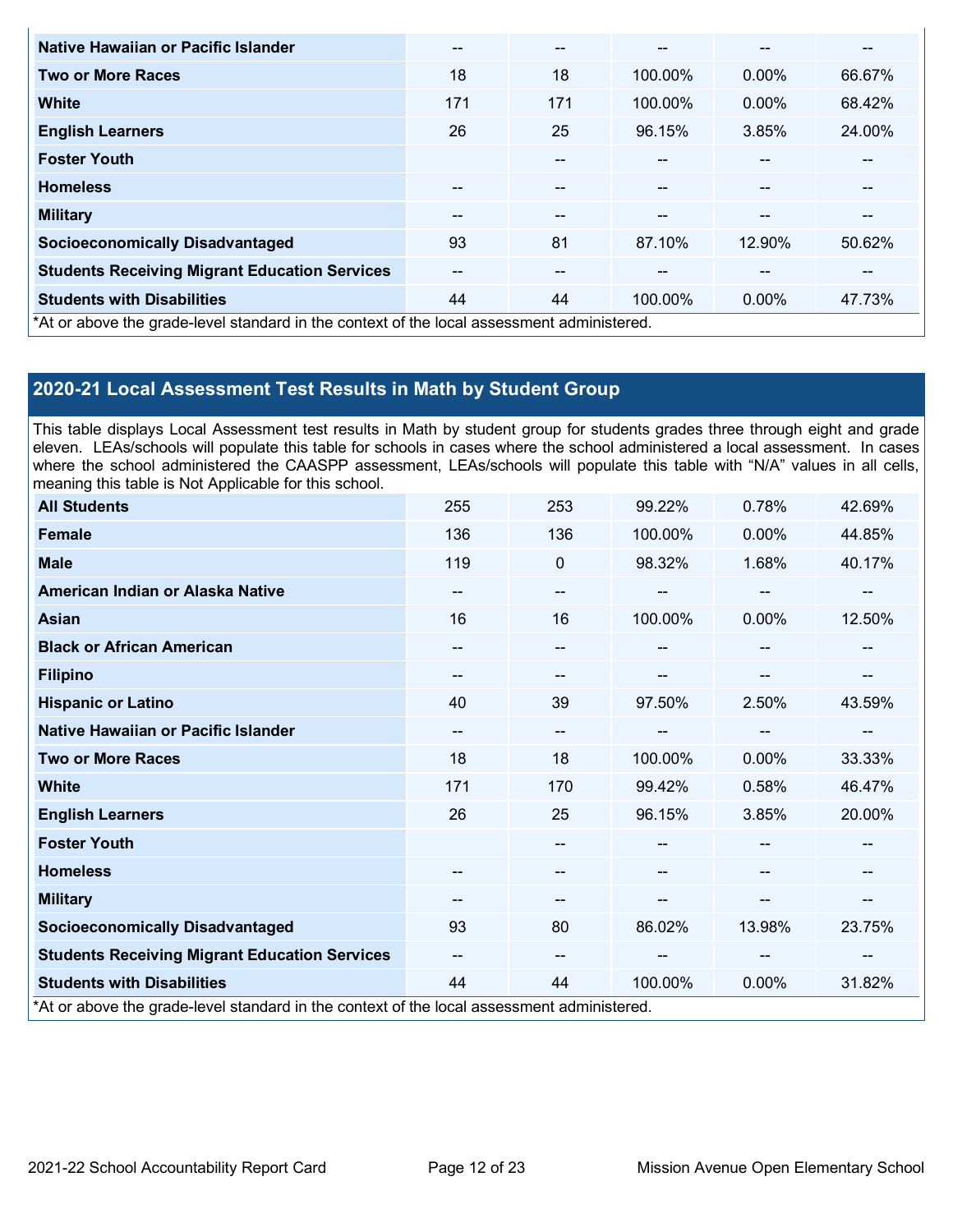### **CAASPP Test Results in Science for All Students**

This table displays the percentage of all students grades five, eight, and High School meeting or exceeding the State Standard.

The 2019-2020 data cells with N/A values indicate that the 2019-2020 data are not available due to the COVID-19 pandemic and resulting summative testing suspension. The Executive Order N-30-20 was issued which waived the assessment, accountability, and reporting requirements for the 2019-2020 school year.

For any 2020-2021 data cells with N/T values indicate that this school did not test students using the CAASPP Science.

| <b>Subject</b>                                  | <b>School</b> | <b>School</b> | <b>District</b> | <b>District</b> | <b>State</b> | <b>State</b> |
|-------------------------------------------------|---------------|---------------|-----------------|-----------------|--------------|--------------|
|                                                 | 2019-20       | 2020-21       | 2019-20         | 2020-21         | 2019-20      | 2020-21      |
| <b>Science</b><br>(grades 5, 8 and high school) | N/A           | ΝT            | N/A             | <b>Contract</b> | N/A          | 28.72        |

#### **2020-21 CAASPP Test Results in Science by Student Group**

This table displays CAASPP test results in Science by student group for students grades five, eight, and High School. For any data cells with N/T values indicate that this school did not test students using the CAASPP Science.

| <b>Student Group</b>                                 | <b>Total</b><br><b>Enrollment</b> | <b>Number</b><br><b>Tested</b> | <b>Percent</b><br><b>Tested</b> | <b>Percent</b><br><b>Not Tested</b> | <b>Percent</b><br><b>Met or</b><br><b>Exceeded</b> |
|------------------------------------------------------|-----------------------------------|--------------------------------|---------------------------------|-------------------------------------|----------------------------------------------------|
| <b>All Students</b>                                  | 83                                | <b>NT</b>                      | <b>NT</b>                       | <b>NT</b>                           | <b>NT</b>                                          |
| <b>Female</b>                                        | 48                                | <b>NT</b>                      | <b>NT</b>                       |                                     |                                                    |
| <b>Male</b>                                          | 35                                | <b>NT</b>                      | <b>NT</b>                       |                                     |                                                    |
| American Indian or Alaska Native                     | --                                | <b>NT</b>                      | <b>NT</b>                       | <b>NT</b>                           | <b>NT</b>                                          |
| <b>Asian</b>                                         | --                                | <b>NT</b>                      | <b>NT</b>                       | <b>NT</b>                           | <b>NT</b>                                          |
| <b>Black or African American</b>                     | --                                | <b>NT</b>                      | <b>NT</b>                       | <b>NT</b>                           | <b>NT</b>                                          |
| <b>Filipino</b>                                      | 0                                 | $\mathbf 0$                    | $\mathbf{0}$                    | $\mathbf 0$                         | $\mathbf 0$                                        |
| <b>Hispanic or Latino</b>                            | 15                                | <b>NT</b>                      | <b>NT</b>                       | <b>NT</b>                           | <b>NT</b>                                          |
| Native Hawaiian or Pacific Islander                  | $\overline{0}$                    | $\mathbf 0$                    | $\Omega$                        | $\mathbf 0$                         | $\mathbf 0$                                        |
| <b>Two or More Races</b>                             | --                                | <b>NT</b>                      | <b>NT</b>                       | <b>NT</b>                           | <b>NT</b>                                          |
| <b>White</b>                                         | 51                                | <b>NT</b>                      | <b>NT</b>                       | <b>NT</b>                           | <b>NT</b>                                          |
| <b>English Learners</b>                              | 11                                | <b>NT</b>                      | <b>NT</b>                       | <b>NT</b>                           | <b>NT</b>                                          |
| <b>Foster Youth</b>                                  | 0                                 | $\pmb{0}$                      | $\mathbf 0$                     | $\mathbf 0$                         | $\mathbf 0$                                        |
| <b>Homeless</b>                                      | 0                                 | $\mathbf 0$                    | $\mathbf 0$                     | $\mathbf{0}$                        | 0                                                  |
| <b>Military</b>                                      | 0                                 | $\mathbf 0$                    | $\mathbf{0}$                    | $\Omega$                            | 0                                                  |
| <b>Socioeconomically Disadvantaged</b>               | 26                                | <b>NT</b>                      | <b>NT</b>                       | <b>NT</b>                           | <b>NT</b>                                          |
| <b>Students Receiving Migrant Education Services</b> | 0                                 | $\mathbf 0$                    | $\Omega$                        | $\Omega$                            | $\Omega$                                           |
| <b>Students with Disabilities</b>                    | 12                                | <b>NT</b>                      | <b>NT</b>                       | <b>NT</b>                           | <b>NT</b>                                          |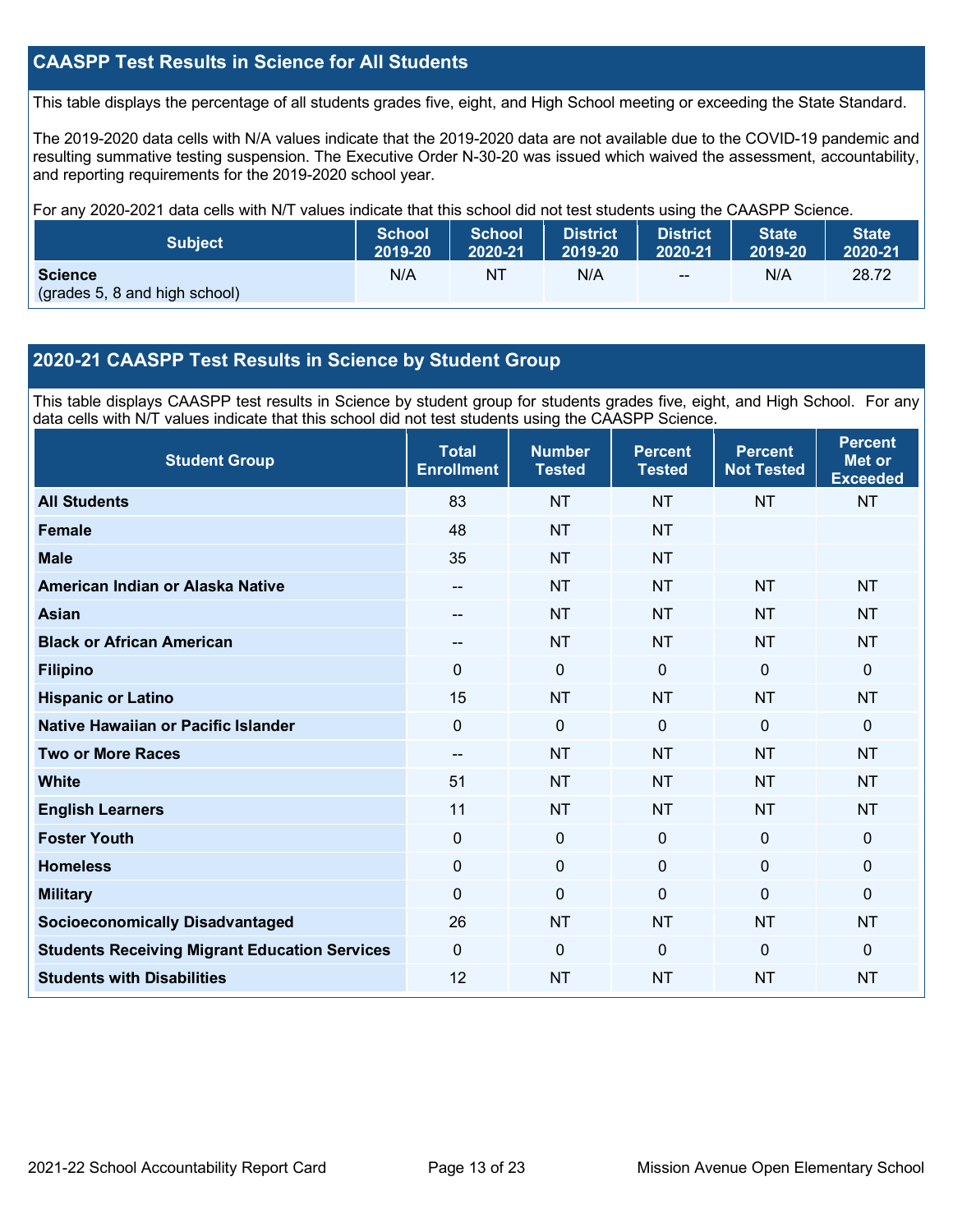## **B. Pupil Outcomes State Priority: Other Pupil Outcomes**

The SARC provides the following information relevant to the State priority: Other Pupil Outcomes (Priority 8): Pupil outcomes in the subject area of physical education.

#### **2020-21 California Physical Fitness Test Results**

Due to the COVID-19 crisis, the Physical Fitness Test was suspended during the 2020-2021 school year and therefore no data are reported and each cell in this table is populated with "N/A."

| <b>Grade Level</b> |     | Four of Six Fitness Standards   Five of Six Fitness Standards | Percentage of Students Meeting   Percentage of Students Meeting   Percentage of Students Meeting  <br>Six of Six Fitness Standards |
|--------------------|-----|---------------------------------------------------------------|------------------------------------------------------------------------------------------------------------------------------------|
| Grade 5            | N/A | N/A                                                           | N/A                                                                                                                                |
| Grade 7            | N/A | N/A                                                           | N/A                                                                                                                                |
| Grade 9            | N/A | N/A                                                           | N/A                                                                                                                                |

## **C. Engagement State Priority: Parental Involvement**

The SARC provides the following information relevant to the State priority: Parental Involvement (Priority 3): Efforts the school district makes to seek parent input in making decisions regarding the school district and at each school site.

#### **2021-22 Opportunities for Parental Involvement**

As critical partners in their child's education, parents are vital to the open-structured program at Mission Avenue. Parents work with staff to provide an environment that allows students to develop a love of learning that is reflected both at home and within the school community. Parents enhance their child's education by providing additional resources, skills, and talents before, during, and after school. At Mission Avenue Open School, we believe that when parents and teachers work together, students are motivated to reach their highest potential. Mission Avenue Open School has created a learning environment that includes the support and active participation of all parents. This is accomplished by their assistance in classroom, school, and/or athome activities for a requested minimum two hours per week per child. Parents are also highly encouraged to consistently attend general programs and class meetings. Compacts (which outline parent, staff and student responsibilities) are signed yearly, affirming understanding of a commitment to our students' education, the school philosophy, and program. Parents participate in decision-making at parent meetings such as PTA, the English Learner Advisory Committee (ELAC), Regional LCAP (Local Control and Accountability Plan), and School Site Council meetings.

Parents assume responsibility for planning family education nights, family workdays, and family all-school events. Likewise, parents take full responsibility for planning all the fundraising activities that generate funds to purchase additional programs that enrich learning for all students.

Parents or community members who wish to participate in leadership teams, school committees, school activities, or become a volunteer may contact the school site at 916-575-5362 or email Margaret Terzich at Margaret.Terzich@sanjuan.edu.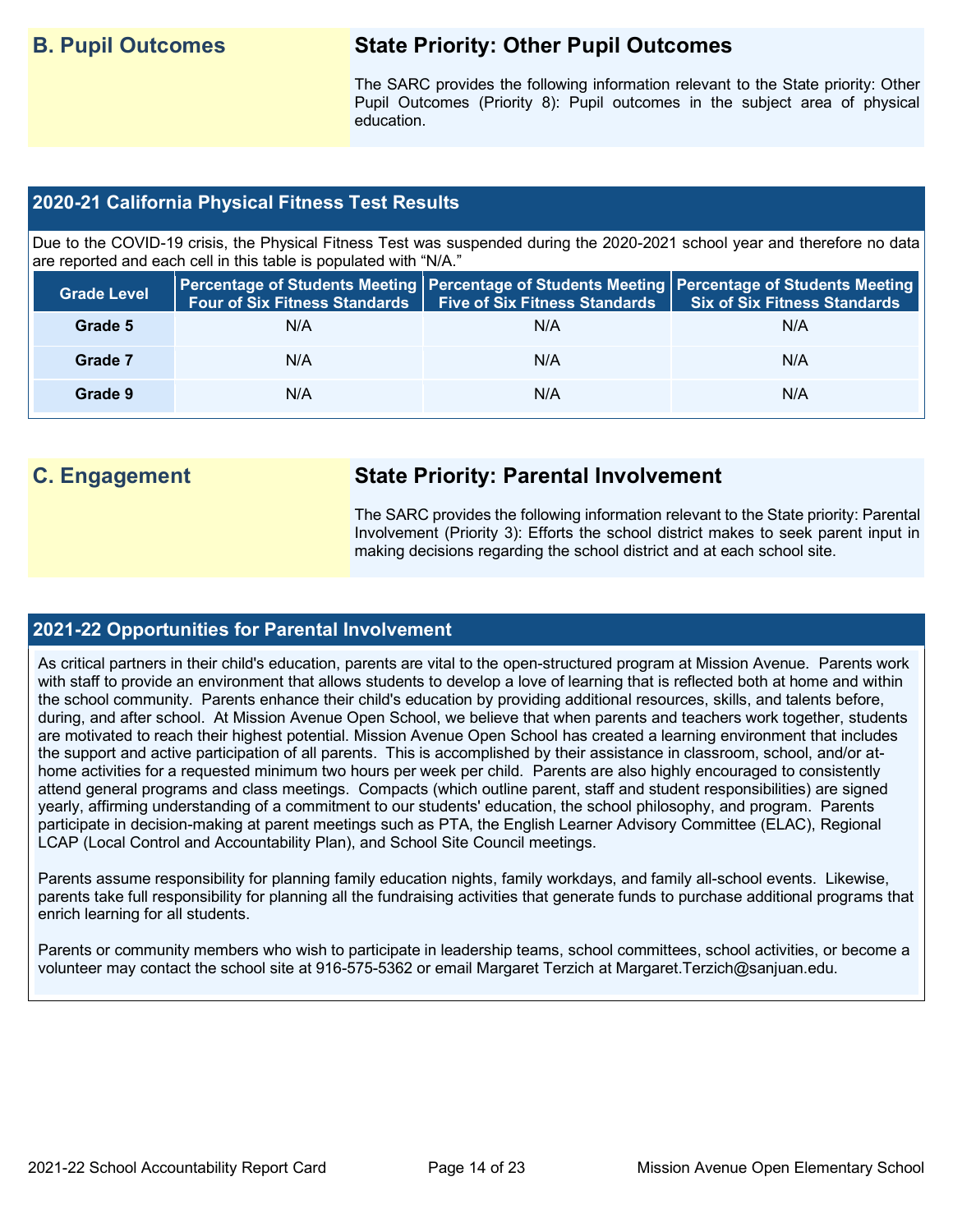## **2020-21 Chronic Absenteeism by Student Group**

| <b>Student Group</b>                                 | <b>Cumulative</b><br><b>Enrollment</b> | <b>Chronic</b><br><b>Absenteeism</b><br><b>Eligible Enrollment</b> | <b>Chronic</b><br><b>Absenteeism</b><br><b>Count</b> | <b>Chronic</b><br><b>Absenteeism</b><br><b>Rate</b> |
|------------------------------------------------------|----------------------------------------|--------------------------------------------------------------------|------------------------------------------------------|-----------------------------------------------------|
| <b>All Students</b>                                  | 454                                    | 444                                                                | 18                                                   | 4.1                                                 |
| <b>Female</b>                                        | 228                                    | 225                                                                | 10                                                   | 4.4                                                 |
| <b>Male</b>                                          | 226                                    | 219                                                                | 8                                                    | 3.7                                                 |
| American Indian or Alaska Native                     | 2                                      | $\overline{2}$                                                     | 0                                                    | 0.0                                                 |
| <b>Asian</b>                                         | 34                                     | 32                                                                 | 3                                                    | 9.4                                                 |
| <b>Black or African American</b>                     | 9                                      | 8                                                                  | 1                                                    | 12.5                                                |
| <b>Filipino</b>                                      | 3                                      | $\mathfrak{S}$                                                     | $\Omega$                                             | 0.0                                                 |
| <b>Hispanic or Latino</b>                            | 67                                     | 65                                                                 | 3                                                    | 4.6                                                 |
| Native Hawaiian or Pacific Islander                  | $\Omega$                               | 0                                                                  | 0                                                    | 0.0                                                 |
| <b>Two or More Races</b>                             | 40                                     | 40                                                                 | $\overline{2}$                                       | 5.0                                                 |
| <b>White</b>                                         | 299                                    | 294                                                                | 9                                                    | 3.1                                                 |
| <b>English Learners</b>                              | 75                                     | 74                                                                 | 3                                                    | 4.1                                                 |
| <b>Foster Youth</b>                                  | $\mathbf{0}$                           | $\mathbf 0$                                                        | $\Omega$                                             | 0.0                                                 |
| <b>Homeless</b>                                      | $\mathbf{1}$                           | 1                                                                  | $\Omega$                                             | 0.0                                                 |
| <b>Socioeconomically Disadvantaged</b>               | 139                                    | 134                                                                | 10                                                   | 7.5                                                 |
| <b>Students Receiving Migrant Education Services</b> | $\mathbf{0}$                           | $\Omega$                                                           | 0                                                    | 0.0                                                 |
| <b>Students with Disabilities</b>                    | 53                                     | 53                                                                 | 4                                                    | 7.5                                                 |

## **C. Engagement State Priority: School Climate**

The SARC provides the following information relevant to the State priority: School Climate (Priority 6):

- Pupil suspension rates;
- Pupil expulsion rates; and
- Other local measures on the sense of safety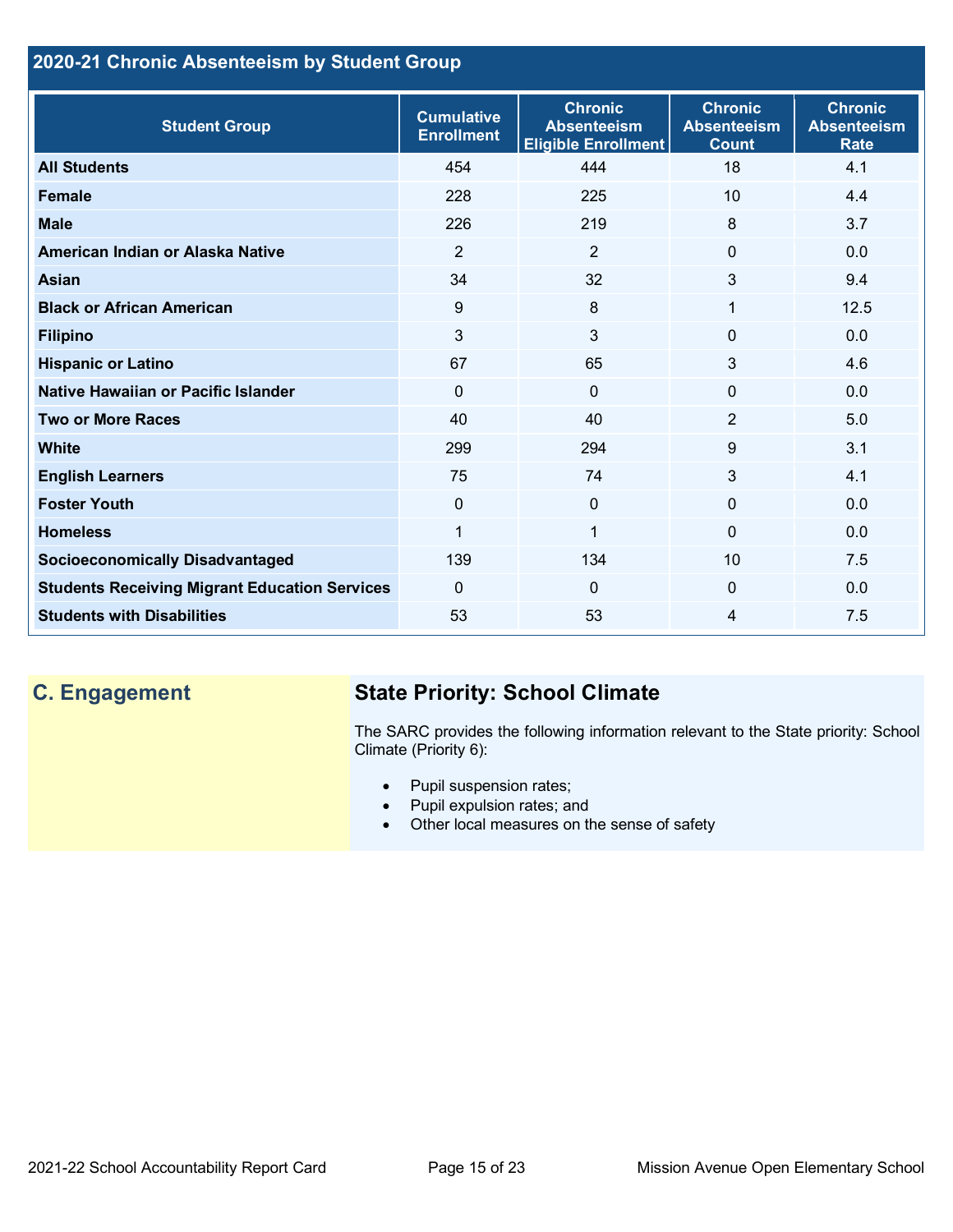#### **Suspensions and Expulsions**

This table displays suspensions and expulsions data collected between July through June, each full school year respectively. Data collected during the 2020-21 school year may not be comparable to earlier years of this collection due to differences in learning mode instruction in response to the COVID-19 pandemic.

| <b>Subject</b>     | <b>School</b><br>$2018 - 19$ | <b>School</b><br>2020-21 | <b>District</b><br>2018-19 | <b>District</b><br>2020-21 | State <sup>1</sup><br>2018-19 | <b>State</b><br>2020-21 |
|--------------------|------------------------------|--------------------------|----------------------------|----------------------------|-------------------------------|-------------------------|
| <b>Suspensions</b> | 0.41                         | 0.00                     | 4.86                       | 0.10                       | 3.47                          | 0.20                    |
| <b>Expulsions</b>  | 0.00                         | 0.00                     | 0.06                       | 0.00                       | 0.08                          | 0.00                    |

This table displays suspensions and expulsions data collected between July through February, partial school year due to the COVID-19 pandemic. The 2019-2020 suspensions and expulsions rate data are not comparable to other year data because the 2019-2020 school year is a partial school year due to the COVID-19 crisis. As such, it would be inappropriate to make any comparisons in rates of suspensions and expulsions in the 2019-2020 school year compared to other school years.

| <b>Subject</b>     | <b>School</b><br>2019-20 | <b>District</b><br>2019-20 | <b>State</b><br>2019-20 |
|--------------------|--------------------------|----------------------------|-------------------------|
| <b>Suspensions</b> | 0.00                     | 3.11                       | 2.45                    |
| <b>Expulsions</b>  | 0.00                     | 0.03                       | 0.05                    |

### **2020-21 Suspensions and Expulsions by Student Group**

| <b>Student Group</b>                                 | <b>Suspensions Rate</b> | <b>Expulsions Rate</b> |
|------------------------------------------------------|-------------------------|------------------------|
| <b>All Students</b>                                  | 0.00                    | 0.00                   |
| <b>Female</b>                                        | 0.00                    | 0.00                   |
| <b>Male</b>                                          | 0.00                    | 0.00                   |
| American Indian or Alaska Native                     | 0.00                    | 0.00                   |
| <b>Asian</b>                                         | 0.00                    | 0.00                   |
| <b>Black or African American</b>                     | 0.00                    | 0.00                   |
| <b>Filipino</b>                                      | 0.00                    | 0.00                   |
| <b>Hispanic or Latino</b>                            | 0.00                    | 0.00                   |
| Native Hawaiian or Pacific Islander                  | 0.00                    | 0.00                   |
| <b>Two or More Races</b>                             | 0.00                    | 0.00                   |
| <b>White</b>                                         | 0.00                    | 0.00                   |
| <b>English Learners</b>                              | 0.00                    | 0.00                   |
| <b>Foster Youth</b>                                  | 0.00                    | 0.00                   |
| <b>Homeless</b>                                      | 0.00                    | 0.00                   |
| <b>Socioeconomically Disadvantaged</b>               |                         |                        |
| <b>Students Receiving Migrant Education Services</b> | 0.00                    | 0.00                   |
| <b>Students with Disabilities</b>                    |                         |                        |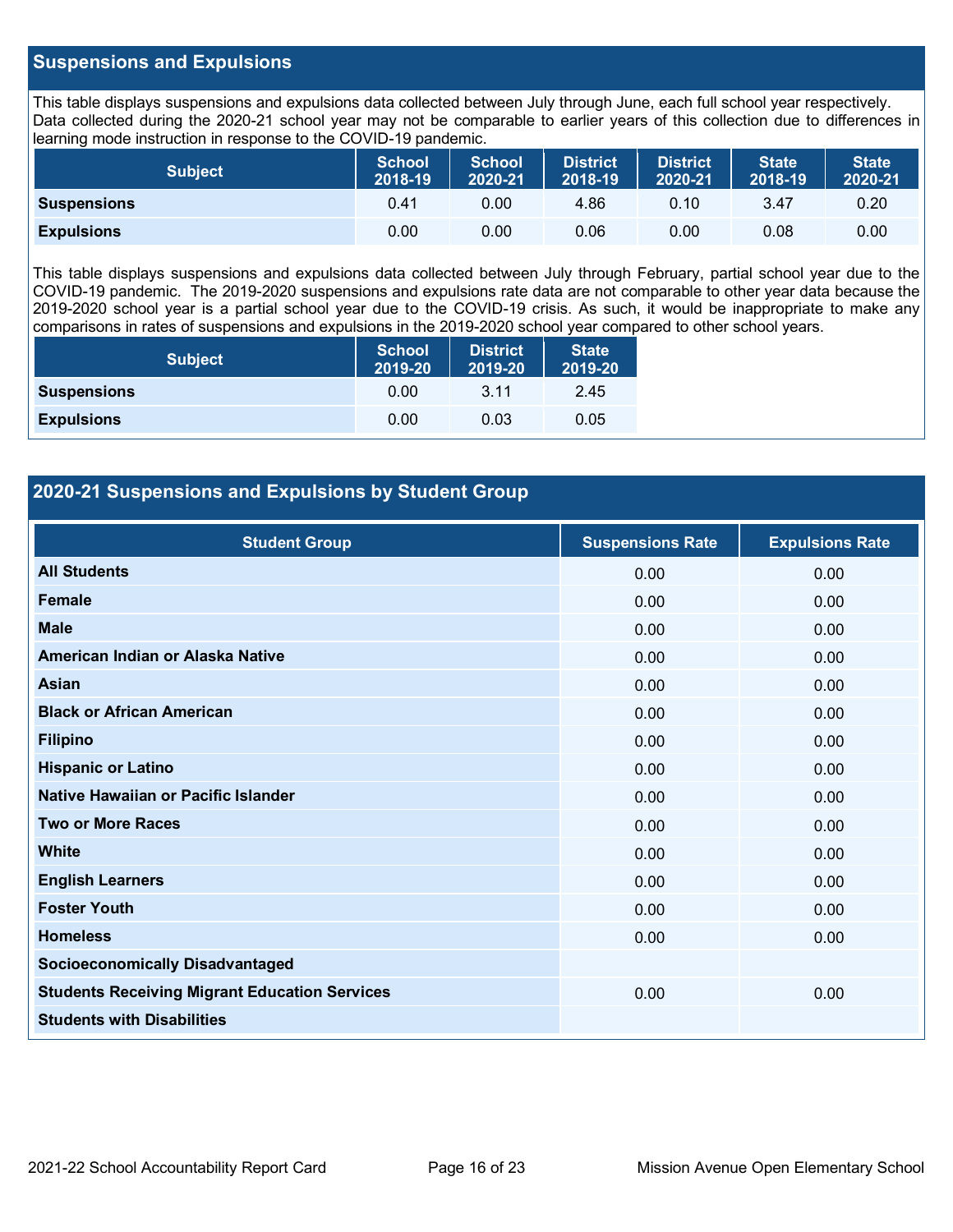#### **2021-22 School Safety Plan**

#### School Safety Plan

San Juan Unified School District emphasizes school safety and understands its importance in helping to achieve the academic success of its students. In accordance with the California Education Code, each school site must complete and maintain a Comprehensive School Safety Plan, to be reviewed and updated annually. The plan includes a review of safety data for the campus, safety policies, critical incident response & management information as well as emergency procedure information including those pertaining to incidents involving fire, earthquakes, intruders and other dangers. The review and update of the plan is a collaborative process involving representatives from site administration, instructional staff, custodial & classified staff, safety personnel and parent representative who together comprise a site safety team. Finalized plans are posted to site webpages for public access and presented to staff during training and development days no later than March 1 of each year. A copy of the plan is available for review in each school site office.

Safety drills are held on a regular basis and in compliance with the California Education Code to include fire drills, earthquake drills and intruder drills. Drills are coordinated and monitored with the assistance of the trained district safety personnel.

Safety is a shared responsibility. Each school site is supported by the district's Safe Schools Team. The Safe Schools Team is comprised of personnel specifically trained to support and promote school safety, provide advice to matters involving student welfare, assist in the coordination of drills and provide safety training to students and staff. Safe Schools Team members, known as Community Safety Specialists work collaboratively with site administrators and safety committee members to build and strengthen a culture of safety as well as address specific incident needs. The Safe Schools Team members are further supported through developed relationships with local law enforcement offices including the Sacramento County Sheriffs Department & Citrus Heights Police Department. San Juan Unified maintains contracts with local law enforcement for the purpose of employing uniformed law enforcement officers to further enhance school site security for special events as well as in response to critical incidents and threats. .

## **D. Other SARC Information Information Required in the SARC**

The information in this section is required to be in the SARC but is not included in the state priorities for LCFF.

#### **2018-19 Elementary Average Class Size and Class Size Distribution**

This table displays the 2018-19 average class size and class size distribution. The columns titled "Number of Classes" indicates how many classes fall into each size category (a range of total students per class). The "Other" category is for multigrade level classes.

| <b>Grade Level</b> | Average<br><b>Class Size</b> | 1-20 Students | Number of Classes with   Number of Classes with   Number of Classes with<br>21-32 Students | 33+ Students |
|--------------------|------------------------------|---------------|--------------------------------------------------------------------------------------------|--------------|
| <b>N</b>           | 26                           |               |                                                                                            |              |
|                    | 27                           |               |                                                                                            |              |
|                    | 27                           |               | ◠                                                                                          |              |
|                    | 26                           |               |                                                                                            |              |
|                    | 29                           |               |                                                                                            |              |
|                    | 34                           |               |                                                                                            |              |
|                    | 29                           |               |                                                                                            |              |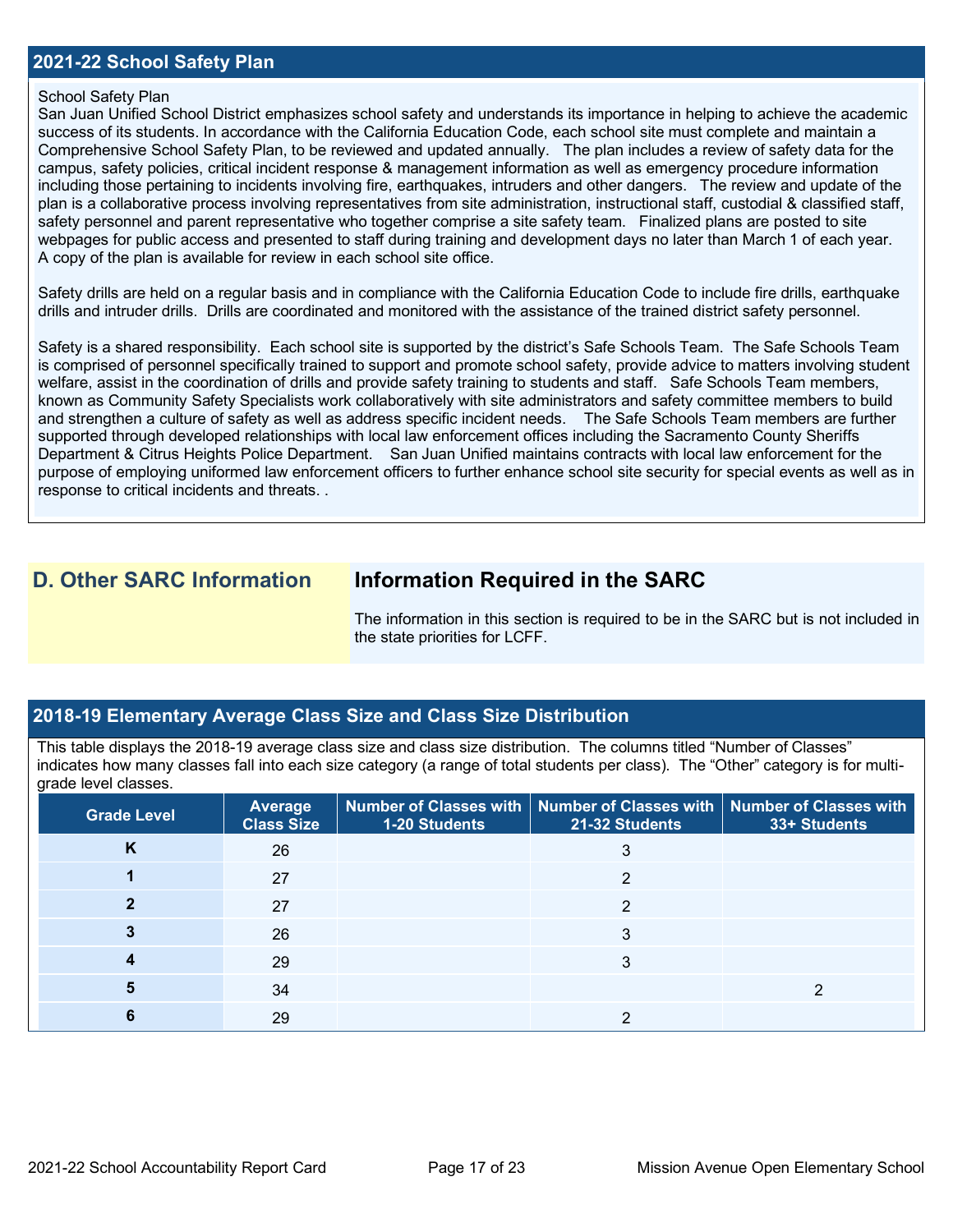#### **2019-20 Elementary Average Class Size and Class Size Distribution**

This table displays the 2019-20 average class size and class size distribution. The columns titled "Number of Classes" indicates how many classes fall into each size category (a range of total students per class). The "Other" category is for multi-grade level classes.

| <b>Grade Level</b> | <b>Average</b><br><b>Class Size</b> | 1-20 Students | Number of Classes with   Number of Classes with  <br>21-32 Students | Number of Classes with<br>33+ Students |
|--------------------|-------------------------------------|---------------|---------------------------------------------------------------------|----------------------------------------|
| K                  | 27                                  |               |                                                                     |                                        |
|                    | 26                                  |               | 3                                                                   |                                        |
|                    | 27                                  |               | ົ                                                                   |                                        |
|                    | 27                                  |               | າ                                                                   |                                        |
|                    | 29                                  |               | 3                                                                   |                                        |
|                    | 29                                  |               | 3                                                                   |                                        |
|                    | 30                                  |               | ◠                                                                   |                                        |

#### **2020-21 Elementary Average Class Size and Class Size Distribution**

This table displays the 2020-21 average class size and class size distribution. The columns titled "Number of Classes" indicates how many classes fall into each size category (a range of total students per class). The "Other" category is for multi-grade level classes.

| <b>Grade Level</b> | <b>Average</b><br><b>Class Size</b> | 1-20 Students | Number of Classes with   Number of Classes with   Number of Classes with<br>21-32 Students | 33+ Students |
|--------------------|-------------------------------------|---------------|--------------------------------------------------------------------------------------------|--------------|
| K                  | 25                                  |               |                                                                                            |              |
|                    | 25                                  |               | ◠                                                                                          |              |
|                    | 25                                  |               | 3                                                                                          |              |
|                    | 26                                  |               | ◠                                                                                          |              |
|                    | 27                                  |               | ◠                                                                                          |              |
| 5                  | 48                                  |               |                                                                                            |              |
|                    | 67                                  |               |                                                                                            |              |

#### **2020-21 Ratio of Pupils to Academic Counselor**

This table displays the ratio of pupils to Academic Counselor. One full time equivalent (FTE) equals one staff member working full time; one FTE could also represent two staff members who each work 50 percent of full time.

| <b>Title</b>                        | <b>Ratio</b> |
|-------------------------------------|--------------|
| <b>Pupils to Academic Counselor</b> |              |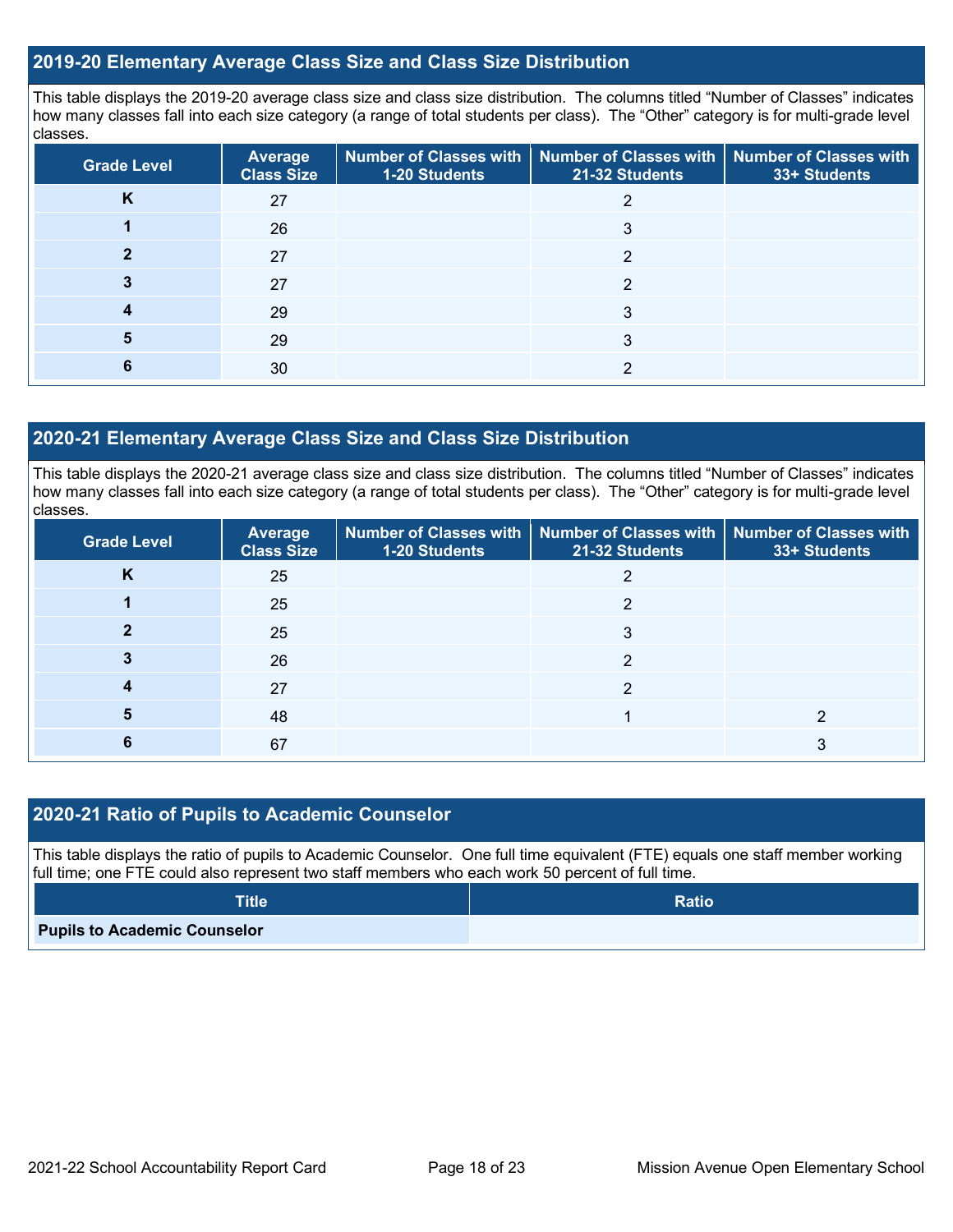#### **2020-21 Student Support Services Staff**

This table displays the number of FTE support staff assigned to this school. One full time equivalent (FTE) equals one staff member working full time; one FTE could also represent two staff members who each work 50 percent of full time.

| <b>Title</b>                                                         | <b>Number of FTE Assigned to School</b> |
|----------------------------------------------------------------------|-----------------------------------------|
| <b>Counselor (Academic, Social/Behavioral or Career Development)</b> | 0                                       |
| Library Media Teacher (Librarian)                                    | 0                                       |
| <b>Library Media Services Staff (Paraprofessional)</b>               | $\Omega$                                |
| <b>Psychologist</b>                                                  | $\Omega$                                |
| <b>Social Worker</b>                                                 | $\Omega$                                |
| <b>Speech/Language/Hearing Specialist</b>                            | $\Omega$                                |
| <b>Resource Specialist (non-teaching)</b>                            | 0                                       |

#### **2019-20 Expenditures Per Pupil and School Site Teacher Salaries**

This table displays the 2019-20 expenditures per pupil and average teach salary for this school. Cells with N/A values do not require data.

| <b>Level</b>                                         | <b>Total</b><br><b>Expenditures</b><br><b>Per Pupil</b> | <b>Expenditures</b><br><b>Per Pupil</b><br>(Restricted) | <b>Expenditures</b><br><b>Per Pupil</b><br>(Unrestricted) | Average<br><b>Teacher</b><br><b>Salary</b> |
|------------------------------------------------------|---------------------------------------------------------|---------------------------------------------------------|-----------------------------------------------------------|--------------------------------------------|
| <b>School Site</b>                                   | 11211                                                   | 418                                                     | 10793                                                     | 77321.67                                   |
| <b>District</b>                                      | N/A                                                     | N/A                                                     | 12200                                                     | \$77,529                                   |
| <b>Percent Difference - School Site and District</b> | N/A                                                     | N/A                                                     | $-12.2$                                                   | $-0.3$                                     |
| <b>State</b>                                         |                                                         |                                                         | \$8,444                                                   | \$84,665                                   |
| <b>Percent Difference - School Site and State</b>    | N/A                                                     | N/A                                                     | 24.4                                                      | $-9.1$                                     |

#### **2020-21 Types of Services Funded**

The table provides a comparison of a school's per pupil funding from unrestricted sources with other schools in the district and throughout the state. Supplemental/Restricted expenditures come from money whose use is controlled by law or donor. Money designated for specific purposes by the district or governing board is not considered restricted. Basic/unrestricted expenditures, except for general guidelines, is not controlled by law or donor. For detailed information on school expenditures for all districts in California, see the CDE Current Expense of Education & Per-pupil Spending Web page at [http://www.cde.ca.gov/ds/fd/ec/.](http://www.cde.ca.gov/ds/fd/ec/) For information on teacher salaries for all districts in California, see the CDE Certificated Salaries & Benefits Web page at [http://www.cde.ca.gov/ds/fd/cs/.](http://www.cde.ca.gov/ds/fd/cs/) To look up expenditures and salaries for a specific school district, see the Ed-Data Web site at: [http://www.ed-data.org.](http://www.ed-data.org./)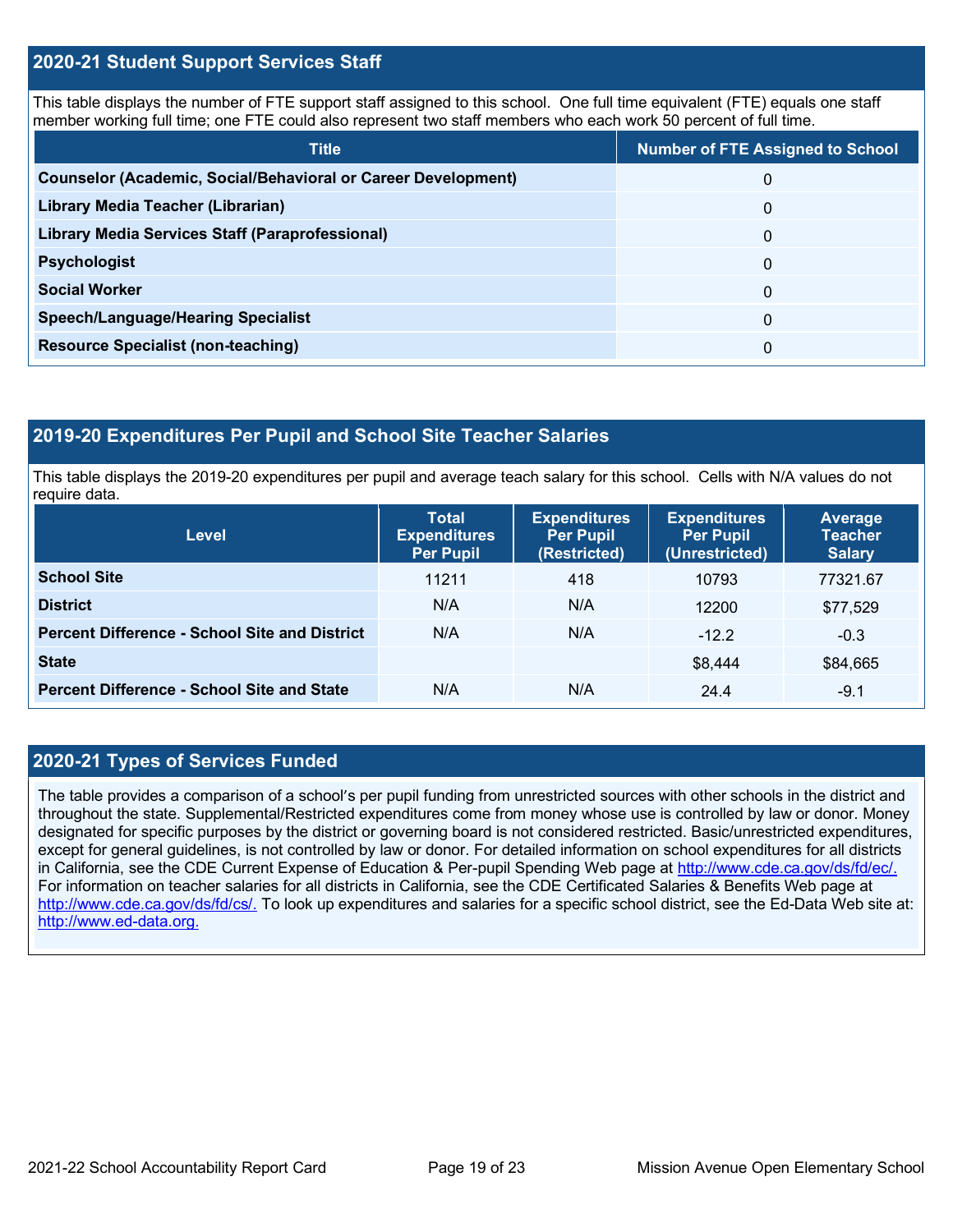#### **2019-20 Teacher and Administrative Salaries**

This table displays the 2019-20 Teacher and Administrative salaries. For detailed information on salaries, see the CDE Certification Salaries & Benefits web page at [http://www.cde.ca.gov/ds/fd/cs/.](http://www.cde.ca.gov/ds/fd/cs/)

| Category                                             | <b>District</b><br><b>Amount</b> | <b>State Average</b><br>for Districts<br>in Same Category |
|------------------------------------------------------|----------------------------------|-----------------------------------------------------------|
| <b>Beginning Teacher Salary</b>                      | \$46,561                         | \$50,897                                                  |
| <b>Mid-Range Teacher Salary</b>                      | \$69,093                         | \$78,461                                                  |
| <b>Highest Teacher Salary</b>                        | \$94,014                         | \$104,322                                                 |
| <b>Average Principal Salary (Elementary)</b>         | \$117,706                        | \$131,863                                                 |
| <b>Average Principal Salary (Middle)</b>             | \$124,292                        | \$137,086                                                 |
| <b>Average Principal Salary (High)</b>               | \$143,484                        | \$151,143                                                 |
| <b>Superintendent Salary</b>                         | \$294,991                        | \$297,037                                                 |
| <b>Percent of Budget for Teacher Salaries</b>        | 34%                              | 32%                                                       |
| <b>Percent of Budget for Administrative Salaries</b> | 6%                               | 5%                                                        |

#### **Professional Development**

Professional development is a key part of the continuous improvement process for educators. The goal of our quality professional development is to support the learning of teachers and paraprofessionals to positively impact student achievement. Annually, teachers and site administrators participate in professional development in a variety of opportunities. Seventy-five minutes per week are dedicated to staff collaboration and training planned by site leadership teams. The District also provides a cycle of continuous professional development for Administrators through Principal Networks as well as Leadership Academies.

The District provides professional development opportunities for teachers and administrators that support the implementation of Common Core State Standards in English language arts, mathematics, science, social studies, and the ELA/ELD Framework. Specific professional development initiatives include: Culturally Responsive Practices, Critical Literacy, TK-2 Reading, Supporting Independence and Engagement through Reading and Writing, Math to the Core, Expository Reading and Writing Course, and ELD Foundations. District departments, Center for Teacher Support, grant-funded projects, and the San Juan Teacher's Association sponsor additional training opportunities. Professional development opportunities are voluntary for teachers and are provided throughout the year in a variety of formats: during the school day, after school, on Saturdays, and during summer and vacation breaks. Many teachers and administrators also take advantage of opportunities with Sacramento County Office of Education, California Department of Education, the college/university programs, state/national education organizations, and private educational institutes.

What grounds the professional development in the district is the District Strategic Plan and the Local Control Accountability Plan. Professional Development is further determined using one or more of the following: (a) student achievement data, (b) staff survey data, and (c) district-identified goals. Professional development addresses the Common Core State Standards, teaching strategies, curriculum, assessment, technology, classroom management, safety, and leadership. Administrator training accompanies professional development in district focus areas, providing implementation support for teachers on site. Content-area coaches are available at some schools. Additional classroom support is provided to new and struggling teachers by consulting teachers from the Center for Teacher Support.

Paraprofessionals are encouraged to participate in professional development at the district and site level, and there are specific opportunities designed for our paraprofessionals to attend and be compensated. Specifically designed training is also offered to non-instructional support staff such as clerical and custodial staff that includes both operational and instructional topics.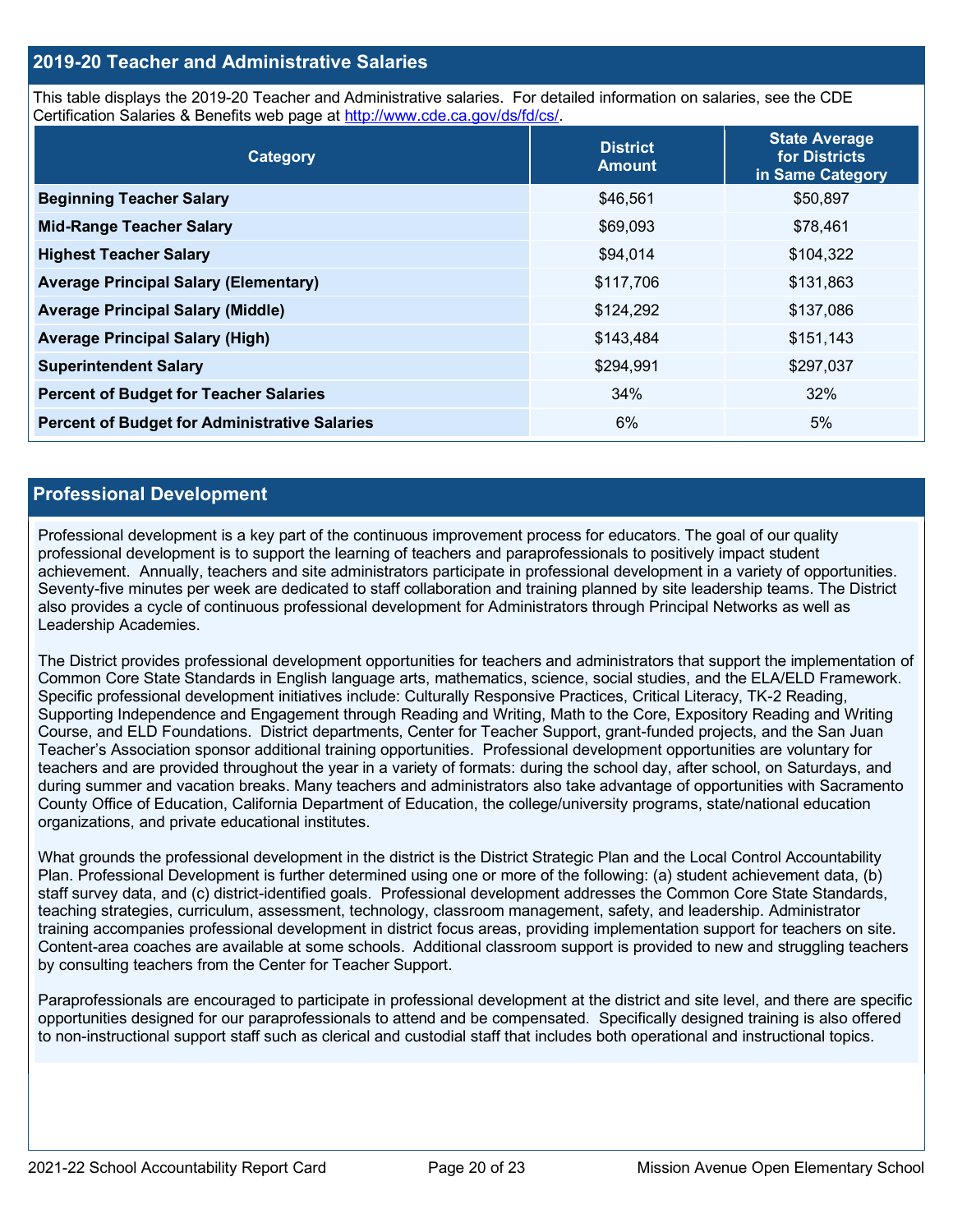| <b>Professional Development</b>                                                                          |                                                 |  |  |  |  |  |
|----------------------------------------------------------------------------------------------------------|-------------------------------------------------|--|--|--|--|--|
| This table displays the number of school days dedicated to staff development and continuous improvement. |                                                 |  |  |  |  |  |
| <b>Subject</b>                                                                                           | $\vert$ 2019-20 $\vert$ 2020-21 $\vert$ 2021-22 |  |  |  |  |  |
| Number of school days dedicated to Staff Development and Continuous Improvement                          | -9                                              |  |  |  |  |  |

# **San Juan Unified School District 2020-21 Local Accountability Report Card (LARC) Addendum**

## **Local Accountability Report Card (LARC) Addendum**

**2020-21 Local Accountability Report Card (LARC) Addendum Overview**



On July 14, 2021, the California State Board of Education (SBE) determined that the California Department of Education (CDE) will use the SARC as the mechanism to conduct a one-time data collection of the LEA-level aggregate test results of all school's local assessments administered during the 2020–2021 school year in order to meet the federal Every Students Succeeds Act (ESSA) reporting requirement for the Local Educational Agency Accountability Report Cards (LARCs).

Each local educational agency (LEA) is responsible for preparing and posting their annual LARC in accordance with the federal ESSA. As a courtesy, the CDE prepares and posts the LARCs on behalf of all LEAs.

Only for the 2020–2021 school year and the 2020–2021 LARCs, LEAs are required to report their aggregate local assessments test results at the LEA-level to the CDE by populating the tables below via the SARC. These data will be used to meet the LEAs' federal requirement for their LARCs. Note that it is the responsibility of the school and LEA to ensure that all student privacy and suppression rules are in place when reporting data in Tables 3 and 4 in the Addendum, as applicable.

The tables below are not part of the SBE approved 2020–2021 SARC template but rather are the mechanism by which these required data will be collected from LEAs.

For purposes of the LARC and the following tables, an LEA is defined as a school district, a county office of education, or a direct funded charter school.

| 2021-22 District Contact Information |                                  |  |  |
|--------------------------------------|----------------------------------|--|--|
| <b>District Name</b>                 | San Juan Unified School District |  |  |
| <b>Phone Number</b>                  | $(916)$ 971-7700                 |  |  |
| <b>Superintendent</b>                | Kent Kern                        |  |  |
| <b>Email Address</b>                 | info@sanjuan.edu                 |  |  |
| <b>District Website Address</b>      | www.sanjuan.edu                  |  |  |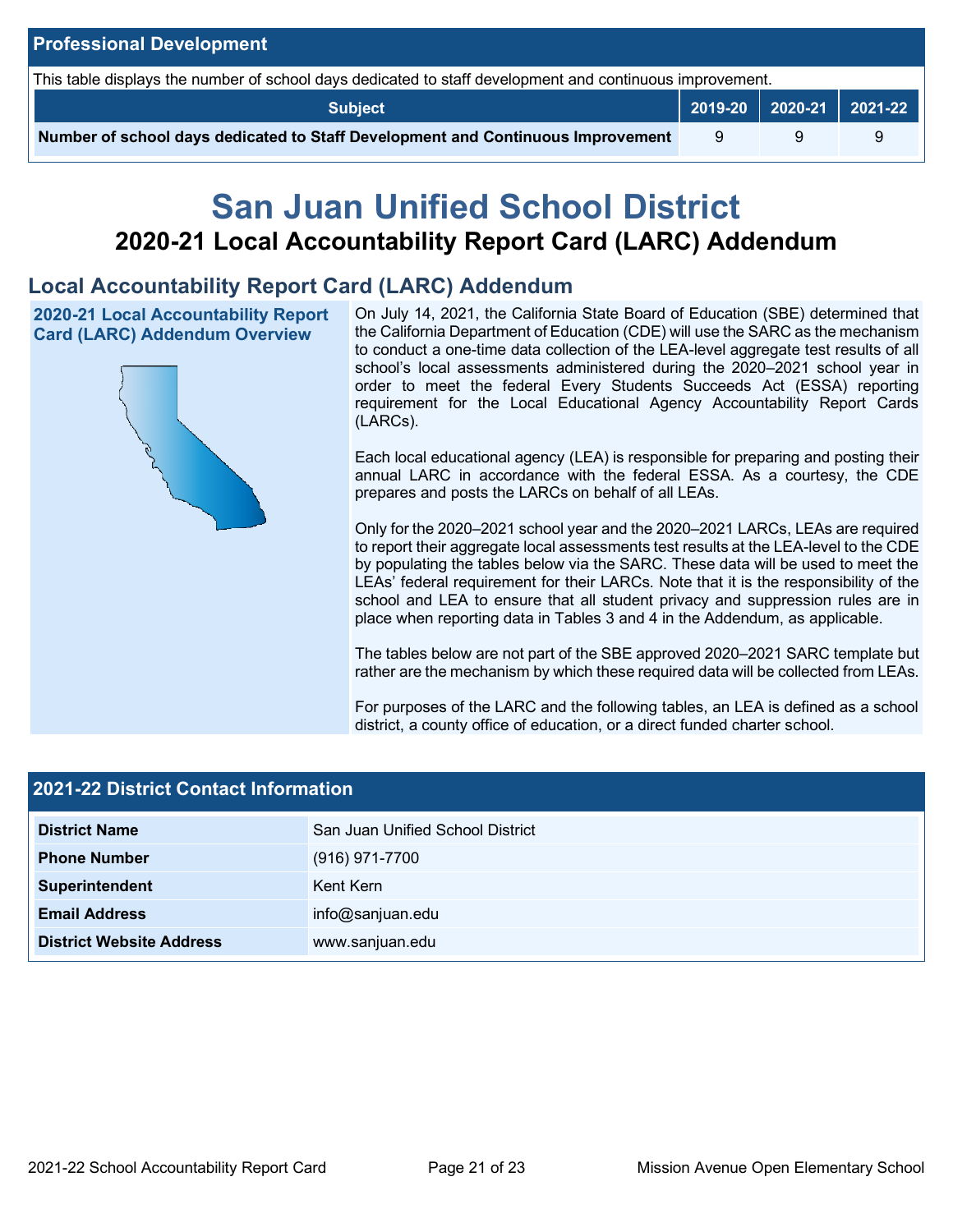### **2020-21 CAASPP Test Results in ELA by Student Group**

This table displays CAASPP test results in ELA by student group for students grades three through eight and grade eleven taking and completing a state-administered assessment. The CDE will populate this table for schools in cases where the school administered the CAASPP assessment. In cases where the school administered a local assessment instead of CAASPP, the CDE will populate this table with "NT" values, meaning this school did not test students using the CAASPP. See the local assessment(s) table for more information.

| <b>CAASPP</b><br><b>Student Groups</b>               | <b>CAASPP</b><br><b>Total</b><br><b>Enrollment</b> | <b>CAASPP</b><br><b>Number</b><br><b>Tested</b> | <b>CAASPP</b><br><b>Percent</b><br><b>Tested</b> | <b>CAASPP</b><br><b>Percent</b><br><b>Not Tested</b> | <b>CAASPP</b><br><b>Percent</b><br><b>Met or</b><br><b>Exceeded</b> |
|------------------------------------------------------|----------------------------------------------------|-------------------------------------------------|--------------------------------------------------|------------------------------------------------------|---------------------------------------------------------------------|
| <b>All Students</b>                                  | 20458                                              | 1439                                            | 7.03                                             | 92.97                                                | 62.51                                                               |
| <b>Female</b>                                        | 9849                                               | 695                                             | 7.06                                             | 92.94                                                | 69.45                                                               |
| <b>Male</b>                                          | 10593                                              | 743                                             | 7.01                                             | 92.99                                                | 55.95                                                               |
| American Indian or Alaska Native                     | 118                                                | $\overline{4}$                                  | $\qquad \qquad \blacksquare$                     | 96.61                                                | $\overline{\phantom{a}}$                                            |
| <b>Asian</b>                                         | 1771                                               | 139                                             | 7.85                                             | 92.15                                                | 61.59                                                               |
| <b>Black or African American</b>                     | 1443                                               | 52                                              | 3.60                                             | 96.40                                                | 32.69                                                               |
| <b>Filipino</b>                                      | 168                                                | 18                                              | 10.71                                            | 89.29                                                | 77.78                                                               |
| <b>Hispanic or Latino</b>                            | 5230                                               | 283                                             | 5.41                                             | 94.59                                                | 50.00                                                               |
| Native Hawaiian or Pacific Islander                  | 131                                                | $6\phantom{1}$                                  | 4.58                                             | 95.42                                                | --                                                                  |
| <b>Two or More Races</b>                             | 1575                                               | 104                                             | 6.60                                             | 93.40                                                | 62.50                                                               |
| <b>White</b>                                         | 10022                                              | 833                                             | 8.31                                             | 91.69                                                | 68.59                                                               |
| <b>English Learners</b>                              | 3171                                               | 113                                             | 3.56                                             | 96.44                                                | 10.71                                                               |
| <b>Foster Youth</b>                                  | 113                                                | 11                                              | 9.73                                             | 90.27                                                | 36.36                                                               |
| <b>Homeless</b>                                      | 1934                                               | 74                                              | 3.83                                             | 96.17                                                | 27.03                                                               |
| <b>Military</b>                                      | $\mathbf 0$                                        | $\mathbf 0$                                     | $\mathbf 0$                                      | $\mathbf 0$                                          | 0                                                                   |
| <b>Socioeconomically Disadvantaged</b>               | 10267                                              | 448                                             | 4.36                                             | 95.64                                                | 41.96                                                               |
| <b>Students Receiving Migrant Education Services</b> |                                                    | --                                              | --                                               |                                                      |                                                                     |
| <b>Students with Disabilities</b>                    | 2709                                               | 205                                             | 7.57                                             | 92.43                                                | 17.07                                                               |